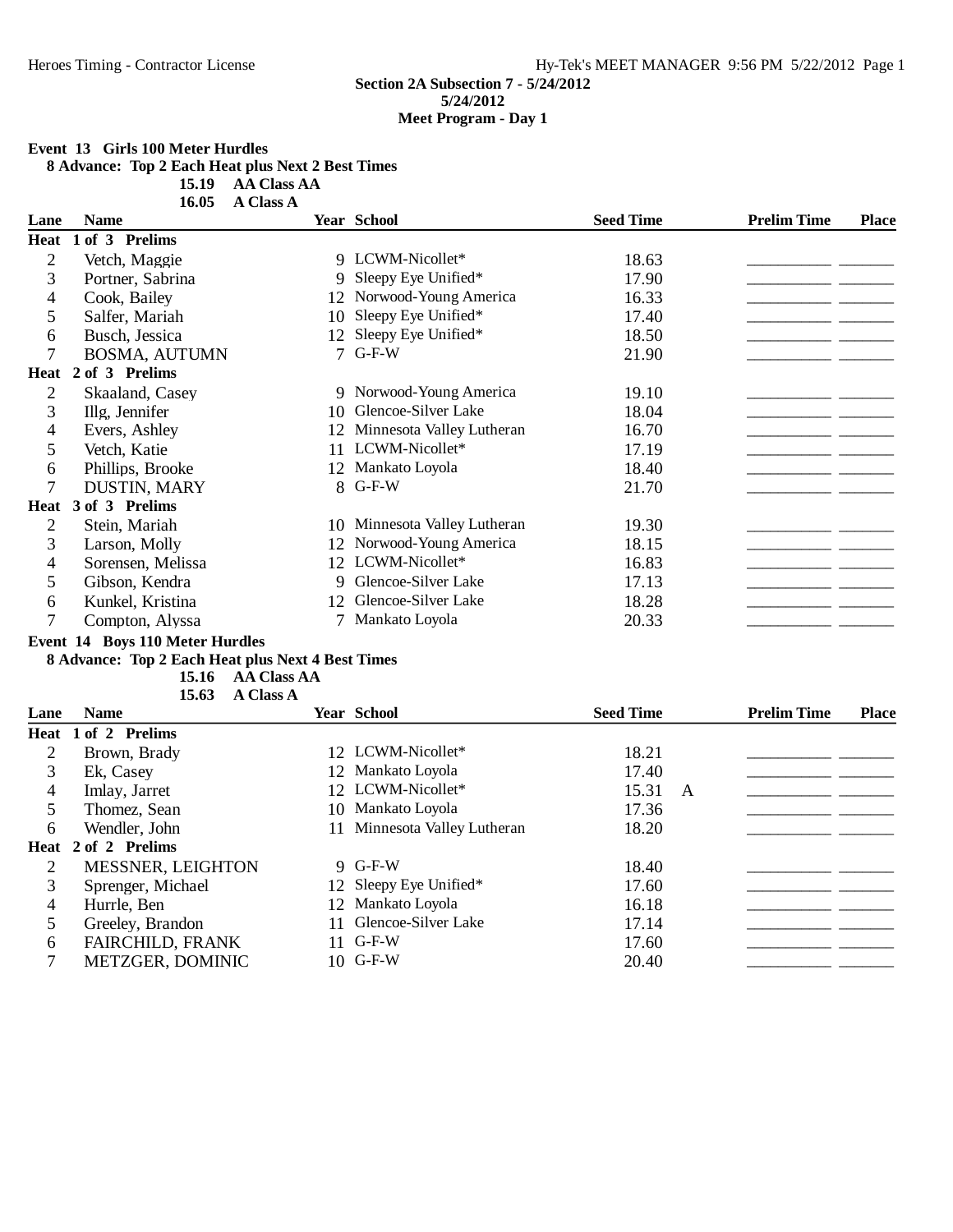#### **Event 1 Girls 100 Meter Dash**

**8 Advance: Top 2 Each Heat plus Next 2 Best Times**

**12.44 AA Class AA** 

|                | 12.86                  | A Class A |                              |                  |                    |              |
|----------------|------------------------|-----------|------------------------------|------------------|--------------------|--------------|
| Lane           | <b>Name</b>            |           | Year School                  | <b>Seed Time</b> | <b>Prelim Time</b> | <b>Place</b> |
| Heat           | of 3 Prelims           |           |                              |                  |                    |              |
| $\overline{2}$ | Clouse, Shelby         | 8.        | Glencoe-Silver Lake          | 14.12            |                    |              |
| 3              | Erpenbach, Alexis      | 11        | Norwood-Young America        | 13.46            |                    |              |
| 4              | Arnold, Kelly          | 10        | Glencoe-Silver Lake          | 12.88            |                    |              |
| 5              | Sons, Anna             | 8.        | Norwood-Young America        | 13.40            |                    |              |
| 6              | Harris, Abbie          | 10        | Mankato Loyola               | 13.90            |                    |              |
| 7              | Bruestle, Tierney      |           | 12 LCWM-Nicollet*            | 16.50            |                    |              |
| Heat           | 2 of 3 Prelims         |           |                              |                  |                    |              |
| 2              | WEIKLE, ELLEN          | 7         | $G-F-W$                      | 14.20            |                    |              |
| 3              | Schmitt, Courtney      | 11        | Sleepy Eye Unified*          | 13.60            |                    |              |
| 4              | Carr, Nikki            | 10        | Sleepy Eye Unified*          | 13.10            |                    |              |
| 5              | Evenson, Alicia        | 12        | Minnesota Valley Lutheran    | 13.40            |                    |              |
| 6              | Norris, Kayla          | 10        | Minnesota Valley Lutheran    | 13.90            |                    |              |
| 7              | <b>GONZALEZ, IRENE</b> | 11        | $G-F-W$                      | 16.10            |                    |              |
| Heat           | 3 of 3 Prelims         |           |                              |                  |                    |              |
| $\overline{2}$ | Germscheid, Tessa      |           | 8 LCWM-Nicollet*             | 14.21            |                    |              |
| 3              | Kosek, Jamie           | 9.        | Glencoe-Silver Lake          | 13.60            |                    |              |
| 4              | Schmitz, Jessica       | 11        | Sleepy Eye Unified*          | 13.30            |                    |              |
| 5              | Sullivan, Marissa      | 12        | Norwood-Young America        | 13.40            |                    |              |
| 6              | Wolf, Kira             |           | 8 LCWM-Nicollet*             | 13.61            |                    |              |
| 7              | Weisensel, Rylee       |           | 10 Minnesota Valley Lutheran | 14.30            |                    |              |

#### **Event 2 Boys 100 Meter Dash**

## **8 Advance: Top 2 Each Heat plus Next 2 Best Times**

**11.13 AA Class AA** 

**A** Class A

| Lane | <b>Name</b>         |    | <b>Year School</b>           | <b>Seed Time</b> | <b>Prelim Time</b> | <b>Place</b> |
|------|---------------------|----|------------------------------|------------------|--------------------|--------------|
|      | Heat 1 of 3 Prelims |    |                              |                  |                    |              |
| 2    | Fischer, Kenny      |    | 9 LCWM-Nicollet*             | 12.28            |                    |              |
| 3    | Klingsporn, Jake    |    | 9 Mankato Loyola             | 11.98            |                    |              |
| 4    | Meixell, Nate       |    | 12 LCWM-Nicollet*            | 11.39            |                    |              |
|      | METZGER, FRANZ      |    | 11 G-F-W                     | 11.90            |                    |              |
| 6    | Sim, Austin         |    | 9 Norwood-Young America      | 12.21            |                    |              |
|      | Besemer, Jordan     |    | 12 Minnesota Valley Lutheran | 13.70            |                    |              |
| Heat | 2 of 3 Prelims      |    |                              |                  |                    |              |
|      | Beck, Kyle          |    | 9 Glencoe-Silver Lake        | 12.52            |                    |              |
| 3    | Greeley, Brandon    | 11 | Glencoe-Silver Lake          | 12.01            |                    |              |
| 4    | Tessmer, Matt       | 11 | Minnesota Valley Lutheran    | 11.50            |                    |              |
| 5.   | Miller, Tim         |    | 11 Norwood-Young America     | 11.77            |                    |              |
| 6    | Lilleodden, Jake    |    | 12 Sleepy Eye Unified*       | 12.20            |                    |              |
|      | Tessmer, Jordan     |    | 8 Norwood-Young America      | 13.15            |                    |              |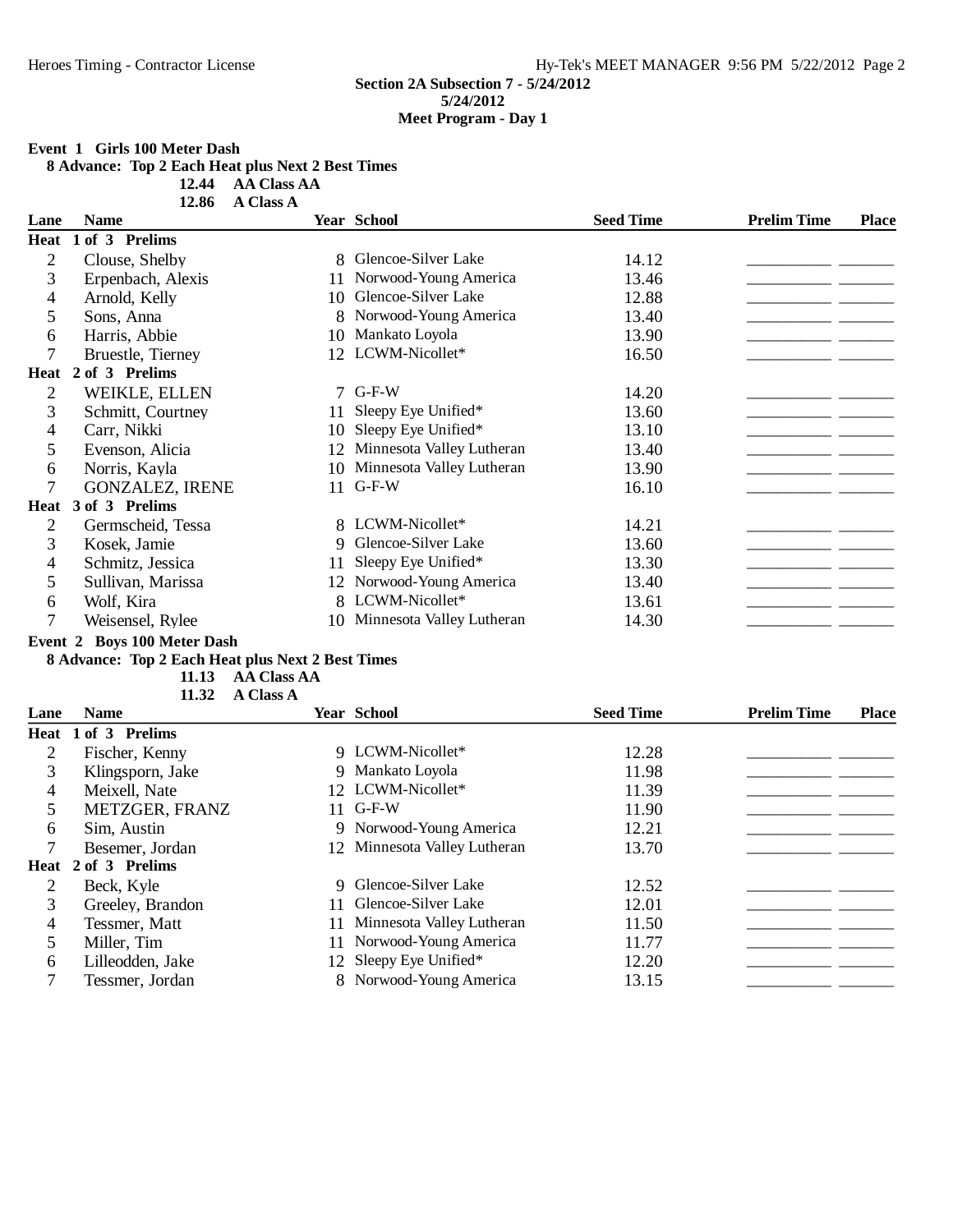#### **Heat 3 of 3 Prelims...(Event 2 Boys 100 Meter Dash)**

| CALDWELL, LEO<br><b>BUSCHE, EVAN</b> | $8$ G-F-W<br>$11$ G-F-W | 12.60<br>12.10 |  |
|--------------------------------------|-------------------------|----------------|--|
| Fischer, Jamie                       | 12 LCWM-Nicollet*       | 11.69          |  |
| Kober, Dillon                        | 11 Sleepy Eye Unified*  | 11.70          |  |
| Mendoza, Agustin                     | 9 Glencoe-Silver Lake   | 12.12          |  |
| Wait, Jaden                          | 9 Sleepy Eye Unified*   | 12.80          |  |

**Event 3 Girls 200 Meter Dash**

#### **8 Advance: Top 2 Each Heat plus Next 2 Best Times**

**AA Class AA** 

26.31 **A Class A** 

| Lane           | <b>Name</b>                                                                                                                                                                                                                                                                                                                                                                                              |             | <b>Year School</b>           | <b>Seed Time</b> |   | <b>Prelim Time</b> | <b>Place</b> |
|----------------|----------------------------------------------------------------------------------------------------------------------------------------------------------------------------------------------------------------------------------------------------------------------------------------------------------------------------------------------------------------------------------------------------------|-------------|------------------------------|------------------|---|--------------------|--------------|
|                | Heat 1 of 3 Prelims                                                                                                                                                                                                                                                                                                                                                                                      |             |                              |                  |   |                    |              |
| 2              | Zinniel, Rebecca                                                                                                                                                                                                                                                                                                                                                                                         | 9           | Sleepy Eye Unified*          | 31.60            |   |                    |              |
| 3              | SANKEN, MORGAN                                                                                                                                                                                                                                                                                                                                                                                           | 12          | $G-F-W$                      | 29.20            |   |                    |              |
| 4              | Marti, Jamie                                                                                                                                                                                                                                                                                                                                                                                             | 10          | Sleepy Eye Unified*          | 25.90            | A |                    |              |
| 5              | Rauh, Maggie                                                                                                                                                                                                                                                                                                                                                                                             | 10          | Minnesota Valley Lutheran    | 28.50            |   |                    |              |
| 6              | Wickenhauser, Kahli                                                                                                                                                                                                                                                                                                                                                                                      | 9           | Norwood-Young America        | 31.24            |   |                    |              |
| $\tau$         | Kosek, Jamie                                                                                                                                                                                                                                                                                                                                                                                             | 9           | Glencoe-Silver Lake          | 34.73            |   |                    |              |
| Heat           | 2 of 3 Prelims                                                                                                                                                                                                                                                                                                                                                                                           |             |                              |                  |   |                    |              |
| 2              | Meyer, Triah                                                                                                                                                                                                                                                                                                                                                                                             |             | 12 Minnesota Valley Lutheran | 32.00            |   |                    |              |
| 3              | PALMER, STEPHANIE                                                                                                                                                                                                                                                                                                                                                                                        |             | 9 G-F-W                      | 29.30            |   |                    |              |
| 4              | Denn, Breanna                                                                                                                                                                                                                                                                                                                                                                                            |             | 12 LCWM-Nicollet*            | 27.25            |   |                    |              |
| 5              | Jackowell, Kendra                                                                                                                                                                                                                                                                                                                                                                                        | 11          | LCWM-Nicollet*               | 28.29            |   |                    |              |
| 6              | Raduenz, Callie                                                                                                                                                                                                                                                                                                                                                                                          | $\mathbf Q$ | Glencoe-Silver Lake          | 30.78            |   |                    |              |
| 7              | Ingebritson, Gillian                                                                                                                                                                                                                                                                                                                                                                                     |             | 8 LCWM-Nicollet*             | 33.64            |   |                    |              |
| Heat           | 3 of 3 Prelims                                                                                                                                                                                                                                                                                                                                                                                           |             |                              |                  |   |                    |              |
| $\overline{2}$ | Geis, Megan                                                                                                                                                                                                                                                                                                                                                                                              |             | 9 Norwood-Young America      | 32.10            |   |                    |              |
| 3              | <b>BUSSE, HALLEY</b>                                                                                                                                                                                                                                                                                                                                                                                     | 7           | $G-F-W$                      | 29.40            |   |                    |              |
| 4              | Schmitz, Becca                                                                                                                                                                                                                                                                                                                                                                                           | 9           | Sleepy Eye Unified*          | 27.80            |   |                    |              |
| 5              | Miller, Nicole                                                                                                                                                                                                                                                                                                                                                                                           | 10          | Norwood-Young America        | 28.00            |   |                    |              |
| 6              | Schaefer, Emily                                                                                                                                                                                                                                                                                                                                                                                          | 12          | Glencoe-Silver Lake          | 29.84            |   |                    |              |
| 7              | Compton, Justine<br>$\overline{1}$ $\overline{1}$ $\overline{1}$ $\overline{1}$ $\overline{1}$ $\overline{1}$ $\overline{1}$ $\overline{1}$ $\overline{1}$ $\overline{1}$ $\overline{1}$ $\overline{1}$ $\overline{1}$ $\overline{1}$ $\overline{1}$ $\overline{1}$ $\overline{1}$ $\overline{1}$ $\overline{1}$ $\overline{1}$ $\overline{1}$ $\overline{1}$ $\overline{1}$ $\overline{1}$ $\overline{$ | 10.         | Mankato Loyola               | 32.49            |   |                    |              |

#### **Event 4 Boys 200 Meter Dash**

#### **8 Advance: Top 2 Each Heat plus Next 2 Best Times**

22.56 AA Class AA

| 22.93 | <b>A Class A</b> |  |
|-------|------------------|--|
|       |                  |  |

| Lane | <b>Name</b>         | <b>Year School</b>       | <b>Seed Time</b> | <b>Prelim Time</b> | <b>Place</b> |
|------|---------------------|--------------------------|------------------|--------------------|--------------|
|      | Heat 1 of 3 Prelims |                          |                  |                    |              |
|      | Murphy, Travis      | 9 LCWM-Nicollet*         | 27.24            |                    |              |
|      | Cahalan, Adam       | 10 Mankato Loyola        | 25.92            |                    |              |
| 3    | Beck, Kyle          | 9 Glencoe-Silver Lake    | 25.13            |                    |              |
| 4    | WOODS, LUCAS        | $11$ G-F-W               | 23.30            |                    |              |
|      | Miller, Tim         | 11 Norwood-Young America | 25.10            |                    |              |
| b    | King, Mitchell      | 10 Norwood-Young America | 25.88            |                    |              |
|      | Vetter, Joe         | 9 Mankato Loyola         | 26.87            |                    |              |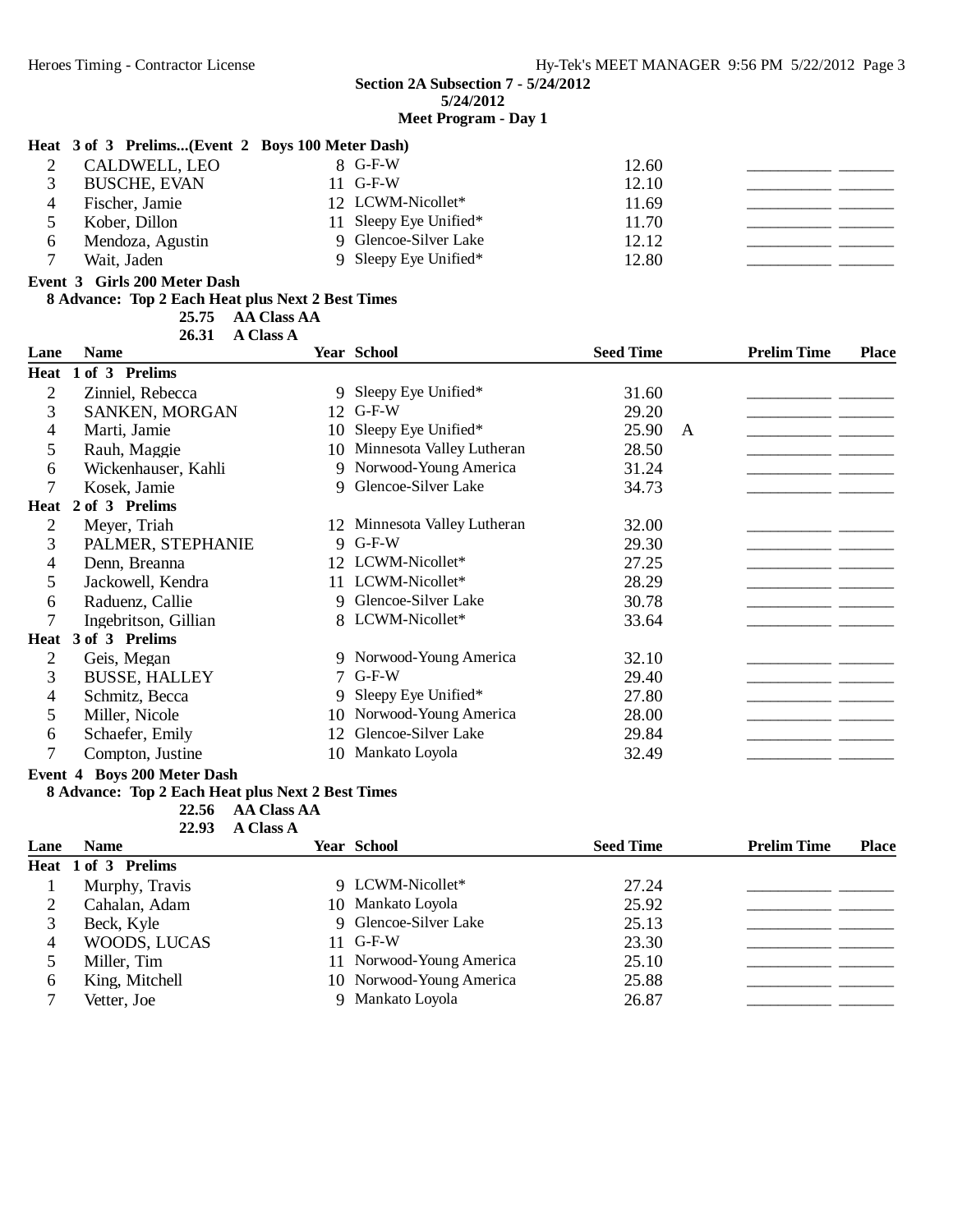# **Meet Program - Day 1**

|                |                                            | Heat 2 of 3 Prelims(Event 4 Boys 200 Meter Dash) |                              |                         |               |              |
|----------------|--------------------------------------------|--------------------------------------------------|------------------------------|-------------------------|---------------|--------------|
| 1              | Besemer, Jordan                            |                                                  | 12 Minnesota Valley Lutheran | 28.50                   |               |              |
| $\overline{2}$ | Fischer, Kenny                             |                                                  | 9 LCWM-Nicollet*             | 26.20                   |               |              |
| 3              | Mendoza, Agustin                           |                                                  | 9 Glencoe-Silver Lake        | 25.24                   |               |              |
| 4              | METZGER, FRANZ                             | $G-F-W$<br>11                                    |                              | 23.70                   |               |              |
| 5              | SCHNOBRICH, ROLAND                         | 8 G-F-W                                          |                              | 24.90                   | - -           |              |
| 6              | Kunkel, Patrick                            | 9                                                | Glencoe-Silver Lake          | 25.56                   |               |              |
| 7              | Tessmer, Jordan                            | 8                                                | Norwood-Young America        | 26.79                   |               |              |
| Heat           | 3 of 3 Prelims                             |                                                  |                              |                         |               |              |
| $\overline{2}$ | Kuebler, Jared                             | 11                                               | Sleepy Eye Unified*          | 26.70                   |               |              |
| 3              | Lilleodden, Jake                           | 12                                               | Sleepy Eye Unified*          | 25.30                   |               |              |
| 4              | Kober, Dillon                              | 11                                               | Sleepy Eye Unified*          | 24.30                   |               |              |
| 5              | Bible, Jake                                | 12 LCWM-Nicollet*                                |                              | 24.90                   |               |              |
| 6              | Kroells, Seth                              | 9                                                | Minnesota Valley Lutheran    | 25.50                   |               |              |
| 7              | Murray, Andrew                             | 10 <sup>1</sup>                                  | Mankato Loyola               | 26.78                   |               |              |
|                | Event 23 Girls 4x800 Meter Relay           |                                                  |                              |                         |               |              |
|                | 9:28.26                                    | <b>AA Class AA</b>                               |                              |                         |               |              |
|                | 9:44.56                                    | <b>A Class A</b>                                 |                              |                         |               |              |
| Lane           | Team                                       | <b>Relay</b>                                     |                              | <b>Seed Time</b>        | <b>Finals</b> | <b>Place</b> |
| <b>Section</b> | 1 of 1 Timed Finals                        |                                                  |                              |                         |               |              |
| $\overline{2}$ | Glencoe-Silver Lake                        |                                                  |                              | 11:05.50                |               |              |
|                | 1) Kantack, Mikayla 9                      | 2) Popelka, Emily 10                             | 3) Kosek, Brooke 11          | 4) Raduenz, Callie 9    |               |              |
| 3              | Minnesota Valley Lutheran                  |                                                  |                              | 10:45.00                |               |              |
|                | 1) Balge, Martha 10                        | 2) Holtmeier, Brianna 9                          | 3) Otto, Talia 10            | 4) Schoenherr, Laura 10 |               |              |
| 4              | Mankato Loyola                             |                                                  |                              | 10:08.50                |               |              |
|                | 1) Vetter, Katerina 8                      | 2) Ninneman, Elizabeth 7                         | 3) Ninneman, Mary 9          | 4) Henriksen, Meghan 12 |               |              |
| 5              | Sleepy Eye Unified*                        |                                                  |                              | 10:36.00                |               |              |
|                | 1) Neid, Hayley 10                         | 2) Schumacher, Kari 11                           | 3) Pelzel, Kennedy 9         | 4) Schwartz, Natalie 12 |               |              |
| 6              | LCWM-Nicollet*                             |                                                  |                              | 11:03.00                |               |              |
|                | 1) Pyan, Cheyenne 11                       | 2) Norgren, Becca 10                             | 3) Johnson, Autumn 11        | 4) Lee, Megan 9         |               |              |
| 7              | Norwood-Young America                      |                                                  |                              | 12:34.10                |               |              |
|                | 1) Groschen, Tiffany 10                    | 2) Wetzel, Taylor 10                             | 3) Hohbein, Hannah 10        | 4) Smith, Maddy 9       |               |              |
|                | Event 24 Boys 4x800 Meter Relay<br>7:58.49 | <b>AA Class AA</b>                               |                              |                         |               |              |
|                | 8:16.89                                    | A Class A                                        |                              |                         |               |              |
| Lane           | <b>Team</b>                                | <b>Relay</b>                                     |                              | <b>Seed Time</b>        | <b>Finals</b> | <b>Place</b> |
|                | Section 1 of 1 Timed Finals                |                                                  |                              |                         |               |              |
| 3              | $G-F-W$                                    |                                                  |                              | 8:48.00                 |               |              |
|                | 1) GATTON, SAM 11                          | 2) BUSSLER, JACK 9                               | 3) RIDER, JESSE 10           | 4) DUMMER, TYLER 11     |               |              |
| $\overline{4}$ | Mankato Loyola                             |                                                  |                              | 8:34.30                 |               |              |
|                | 1) Elmer, Wyatt 10                         | 2) Den Herder, Grant 12                          | 3) Walters, Bryan 12         | 4) Omtvedt, Bryce 11    |               |              |
| 5              | Glencoe-Silver Lake                        |                                                  |                              | 8:37.00                 |               |              |
|                | 1) Schafer, Tanner 12                      | 2) Richter, Brandon 9                            | 3) Metcalf, Jalen 11         | 4) Burr, Jacob 12       |               |              |
| 6              | LCWM-Nicollet*                             |                                                  |                              | 9:05.67                 |               |              |
|                | 1) Parpala, Janne 12                       | 2) Kjeldahl, Wyatt 11                            | 3) Wilking, Derek 12         | 4) Brocker, Corbin 12   |               |              |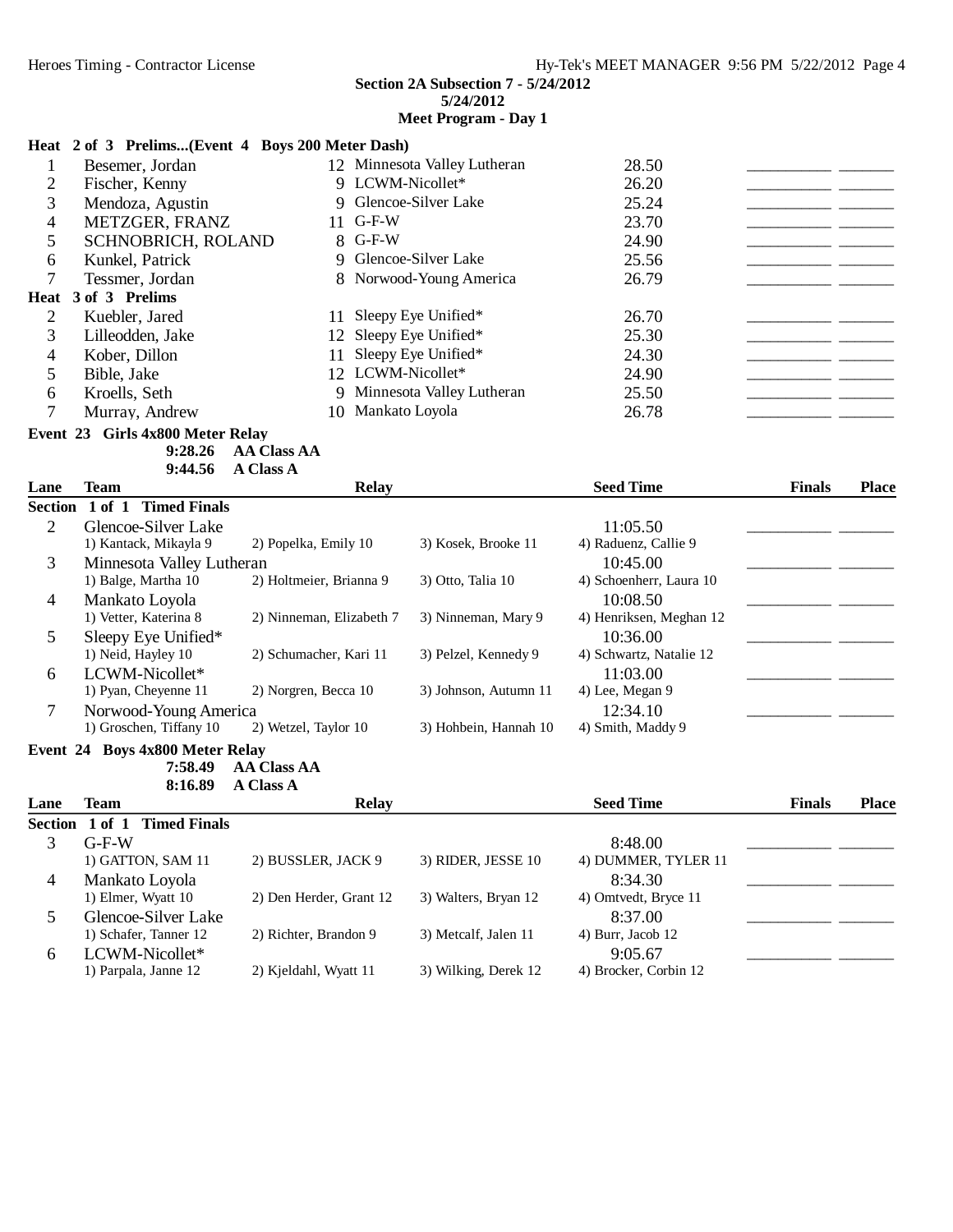## **Event 19 Girls 4x200 Meter Relay**

| 1:43.27 | <b>AA Class AA</b> |
|---------|--------------------|
|         |                    |

|                | 1:47.26                           | A Class A                |                         |                                          |               |              |
|----------------|-----------------------------------|--------------------------|-------------------------|------------------------------------------|---------------|--------------|
| Lane           | <b>Team</b>                       | <b>Relay</b>             |                         | <b>Seed Time</b>                         | <b>Finals</b> | <b>Place</b> |
|                | Section 1 of 1 Timed Finals       |                          |                         |                                          |               |              |
| $\mathbf{1}$   | $G-F-W$                           |                          |                         | 2:00.00                                  |               |              |
|                | 1) PALMER, JENNIFER 7             | 2) WEIKLE, ELLEN 7       |                         | 3) SCHMIDT, ASHLEY 104) MEYER, JESSICA 8 |               |              |
| $\overline{2}$ | Minnesota Valley Lutheran         |                          |                         | 1:55.00                                  |               |              |
|                | 1) Norris, Kayla 10               | 2) Rauh, Maggie 10       | 3) Stein, Mariah 10     | 4) Thompson, Shanna 9                    |               |              |
| 3              | Norwood-Young America             |                          |                         | 1:53.90                                  |               |              |
|                | 1) Sullivan, Marissa 12           | 2) Sons, Anna 8          | 3) Erpenbach, Alexis 11 | 4) Miller, Nicole 10                     |               |              |
| $\overline{4}$ | Sleepy Eye Unified*               |                          |                         | 1:49.49                                  |               |              |
|                | 1) Schmitt, Courtney 11           | 2) Marti, Jamie 10       | 3) Schmitz, Jessica 11  | 4) Carr, Nikki 10                        |               |              |
| 5              | Glencoe-Silver Lake               |                          |                         | 1:52.50                                  |               |              |
|                | 1) Gibson, Kendra 9               | 2) Clouse, Shelby 8      | 3) Schaefer, Emily 12   | 4) Helmbrecht, Cassandra 12              |               |              |
| 6              | LCWM-Nicollet*                    |                          |                         | 1:54.45                                  |               |              |
|                | 1) Germscheid, Tessa 8            | 2) Welsch, Jordan 9      | 3) Jackowell, Kendra 11 | 4) Marsh, Andrea 12                      |               |              |
| $\tau$         | Mankato Loyola                    |                          |                         | 1:56.40                                  |               |              |
|                | 1) Harris, Abbie 10               | 2) Ninneman, Elizabeth 7 | 3) Ninneman, Mary 9     | 4) Fletcher, Britney 9                   |               |              |
|                | Event 20 Boys 4x200 Meter Relay   |                          |                         |                                          |               |              |
|                | 1:29.80                           | <b>AA Class AA</b>       |                         |                                          |               |              |
|                | 1:32.13                           | <b>A Class A</b>         |                         |                                          |               |              |
| Lane           | <b>Team</b>                       | <b>Relay</b>             |                         | <b>Seed Time</b>                         | <b>Finals</b> | <b>Place</b> |
| <b>Section</b> | <b>Timed Finals</b><br>$1$ of $1$ |                          |                         |                                          |               |              |
| $\mathbf{1}$   | Sleepy Eye Unified*               |                          |                         | 1:44.70                                  |               |              |
|                | 1) Wait, Jaden 9                  | 2) Kuebler, Jared 11     | 3) Capacia, Ken 9       | 4) Jasso, Daniel 9                       |               |              |
| $\overline{2}$ | Mankato Loyola                    |                          |                         | 1:38.10                                  |               |              |
|                | 1) Douglass, Brent 12             | 2) Cahalan, Adam 10      | 3) Klingsporn, Jake 9   | 4) Hurrle, Ben 12                        |               |              |
| $\overline{3}$ | LCWM-Nicollet*                    |                          |                         | 1:37.06                                  |               |              |
|                | 1) Guffey, Evan 11                | 2) Bible, Jake 12        | 3) Holbeck, Kyle 11     | 4) Fischer, Kenny 9                      |               |              |
| $\overline{4}$ | Glencoe-Silver Lake               |                          |                         | 1:33.60                                  |               |              |
|                | 1) Thorson, Paul 12               | 2) Thompson, Mitch 12    | 3) Ober, Greg 11        | 4) Jenkins, Dylan 12                     |               |              |
| 5              | $G-F-W$                           |                          |                         | 1:37.00                                  |               |              |
|                | 1) WOODS, LUCAS 11                | 2) METZGER, FRANZ 11     | 3) BUSCHE, EVAN 11      | 4) WEIKLE, THOMAS 9                      |               |              |
| 6              | Minnesota Valley Lutheran         |                          |                         | 1:38.00                                  |               |              |
|                | 1) Wiechman, Seth 9               | 2) Dose, Sam 11          | 3) Kroells, Seth 9      | 4) Tessmer, Matt 11                      |               |              |
| $\tau$         | Norwood-Young America             |                          |                         | 1:41.00                                  |               |              |
|                | 1) Borak, Joe 12                  | 2) Sim, Austin 9         | 3) Worm, Jeff 11        | 4) Groschen, Trevor 11                   |               |              |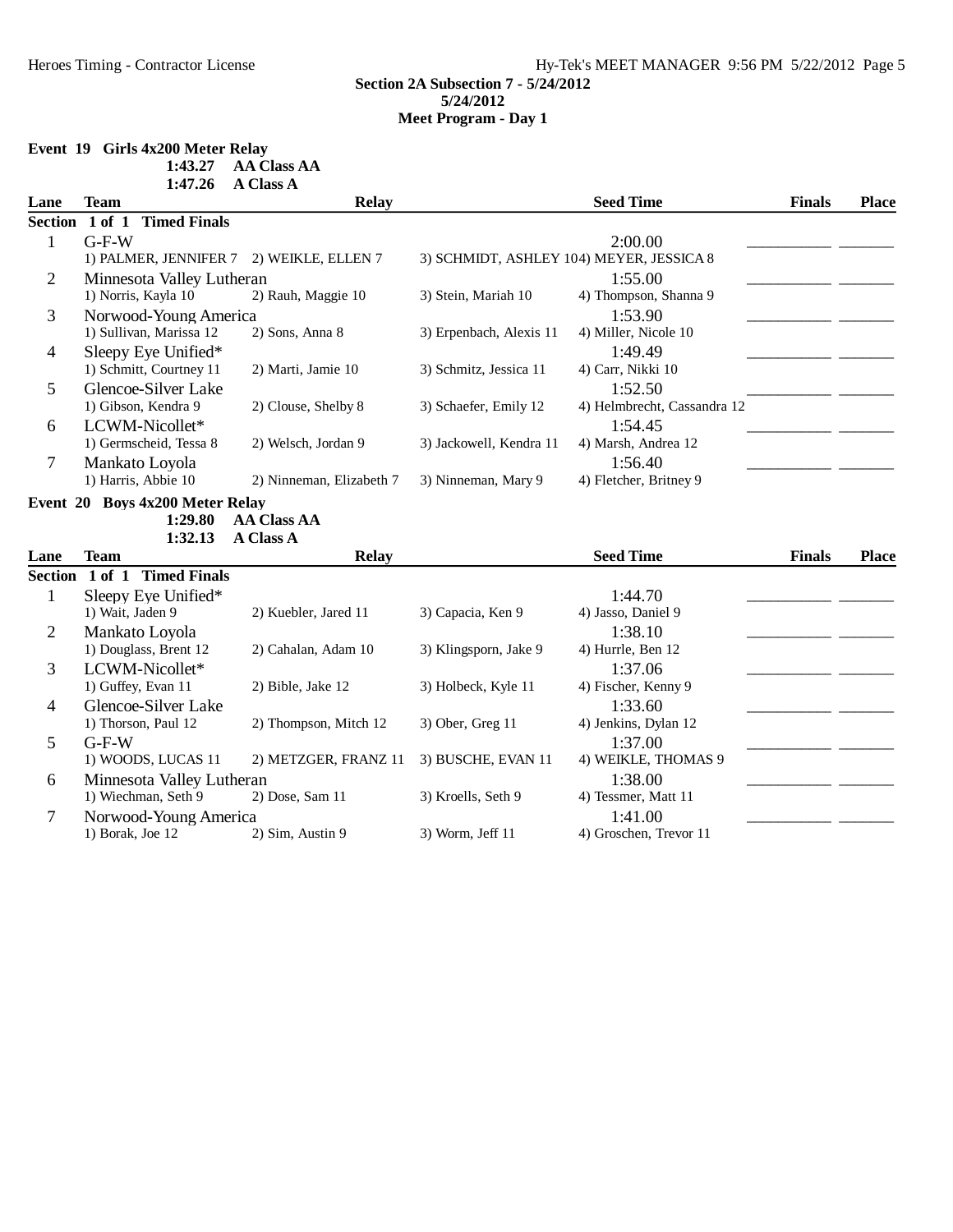# **Event 9 Girls 1600 Meter Run**

| 5:03.18 | AA Class AA      |
|---------|------------------|
| 5:13.76 | <b>A Class A</b> |

| Lane                     | <b>Name</b>                   |    | Year School                  | <b>Seed Time</b> | <b>Finals</b> | <b>Place</b> |
|--------------------------|-------------------------------|----|------------------------------|------------------|---------------|--------------|
|                          | Section 1 of 1 Timed Finals   |    |                              |                  |               |              |
| $\mathbf{1}$             | Burr, Tori                    |    | 10 Glencoe-Silver Lake       | 5:34.43          |               |              |
| $\overline{2}$           | Henriksen, Meghan             |    | 12 Mankato Loyola            | 5:35.10          |               |              |
| 3                        | Pelzel, Kennedy               | 9  | Sleepy Eye Unified*          | 5:39.00          |               |              |
| 4                        | Larson, Parry                 |    | 10 Norwood-Young America     | 5:48.50          |               |              |
| 5                        | Balge, Martha                 |    | 10 Minnesota Valley Lutheran | 5:55.00          |               |              |
| 6                        | PASSMORE, GABRIELA            | 8  | $G-F-W$                      | 6:00.00          |               |              |
| 7                        | Buhs, Marlee                  |    | Mankato Loyola               | 6:08.50          |               |              |
| 8                        | Goblirsch, Tanisha            | 9  | Sleepy Eye Unified*          | 6:12.00          |               |              |
| 9                        | Beckmann, Elizabeth           |    | 8 LCWM-Nicollet*             | 6:12.53          |               |              |
| 10                       | Roach, Mary                   | 11 | Glencoe-Silver Lake          | 6:13.75          |               |              |
| 11                       | Piepho, Elizabeth             |    | 10 Mankato Loyola            | 6:19.50          | - -           |              |
| 12                       | Feist, April                  |    | 8 Norwood-Young America      | 6:25.00          |               |              |
| 13                       | VALDEZ, SAMANTHA              |    | 12 G-F-W                     | 6:30.00          | - -           |              |
| 14                       | Curson, Alli                  |    | 9 Norwood-Young America      | 6:31.90          |               |              |
| 15                       | Kelley, Brittany              |    | 7 LCWM-Nicollet*             | 6:43.15          |               |              |
| 16                       | Esqueda, Jasmine              |    | 7 LCWM-Nicollet*             | 6:46.28          |               |              |
| 17                       | Goblirsch, Kacie              | 9  | Sleepy Eye Unified*          | 8:21.00          |               |              |
|                          | Event 10 Boys 1600 Meter Run  |    |                              |                  |               |              |
|                          | 4:18.38<br><b>AA Class AA</b> |    |                              |                  |               |              |
|                          | 4:26.67<br><b>A Class A</b>   |    |                              |                  |               |              |
| Lane                     | <b>Name</b>                   |    | Year School                  | <b>Seed Time</b> | <b>Finals</b> | <b>Place</b> |
|                          | Section 1 of 1 Timed Finals   |    |                              |                  |               |              |
| $\mathbf{1}$             | Richter, Brandon              |    | 9 Glencoe-Silver Lake        | 4:45.24          |               |              |
| $\overline{2}$           | Gomez, Mario                  | 11 | Sleepy Eye Unified*          | 4:49.00          |               |              |
| 3                        | Stelljes, Daniel              |    | 12 Minnesota Valley Lutheran | 4:55.00          |               |              |
| $\overline{\mathcal{L}}$ | Wischnack, Alex               | 9  | Norwood-Young America        | 5:00.76          |               |              |
| 5                        | RIDER, JESSE                  |    | 10 G-F-W                     | 5:01.00          |               |              |
| 6                        | Chelman, James                | 9  | Glencoe-Silver Lake          | 5:01.22          |               |              |
| $\boldsymbol{7}$         | <b>SASSENBERG, TYLER</b>      |    | 9 G-F-W                      | 5:02.00          |               |              |
| 8                        | <b>BUSSLER, JACK</b>          | 9  | $G-F-W$                      | 5:04.00          |               |              |
| 9                        | Lucas, Joey                   | 12 | Glencoe-Silver Lake          | 5:07.93          |               |              |
| 10                       | Roiger, Brandon               | 11 | Sleepy Eye Unified*          | 5:09.00          |               |              |
| 11                       | Bruender, Josh                | 11 | Mankato Loyola               | 5:14.15          |               |              |
| 12                       | Plath, Ryan                   |    | 11 Minnesota Valley Lutheran | 5:28.00          |               |              |
| 13                       | Joyce, Steven                 | 9  | Sleepy Eye Unified*          | 5:32.00          |               |              |
| 14                       | Magers, Kalen                 |    | 8 LCWM-Nicollet*             | 5:32.35          |               |              |
| 15                       | Courrier, Nick                |    | 10 Mankato Loyola            | 5:45.50          |               |              |
| 16                       | Hartman, Seth                 |    | 7 LCWM-Nicollet*             | 5:51.00          |               |              |
| 17                       | Singh, Anmol                  | 10 | Mankato Loyola               | 6:05.00          |               |              |
| 18                       | Eshleman, Erik                | 10 | Norwood-Young America        | 6:12.00          |               |              |
| 19                       | Hoosline, Brenden             | 8  | LCWM-Nicollet*               | 6:22.00          |               |              |
| 20                       | Kleindl, Luke                 | 10 | Norwood-Young America        | 6:29.74          |               |              |
| 21                       | Verley, Kade                  |    | 10 Minnesota Valley Lutheran | 6:30.00          |               |              |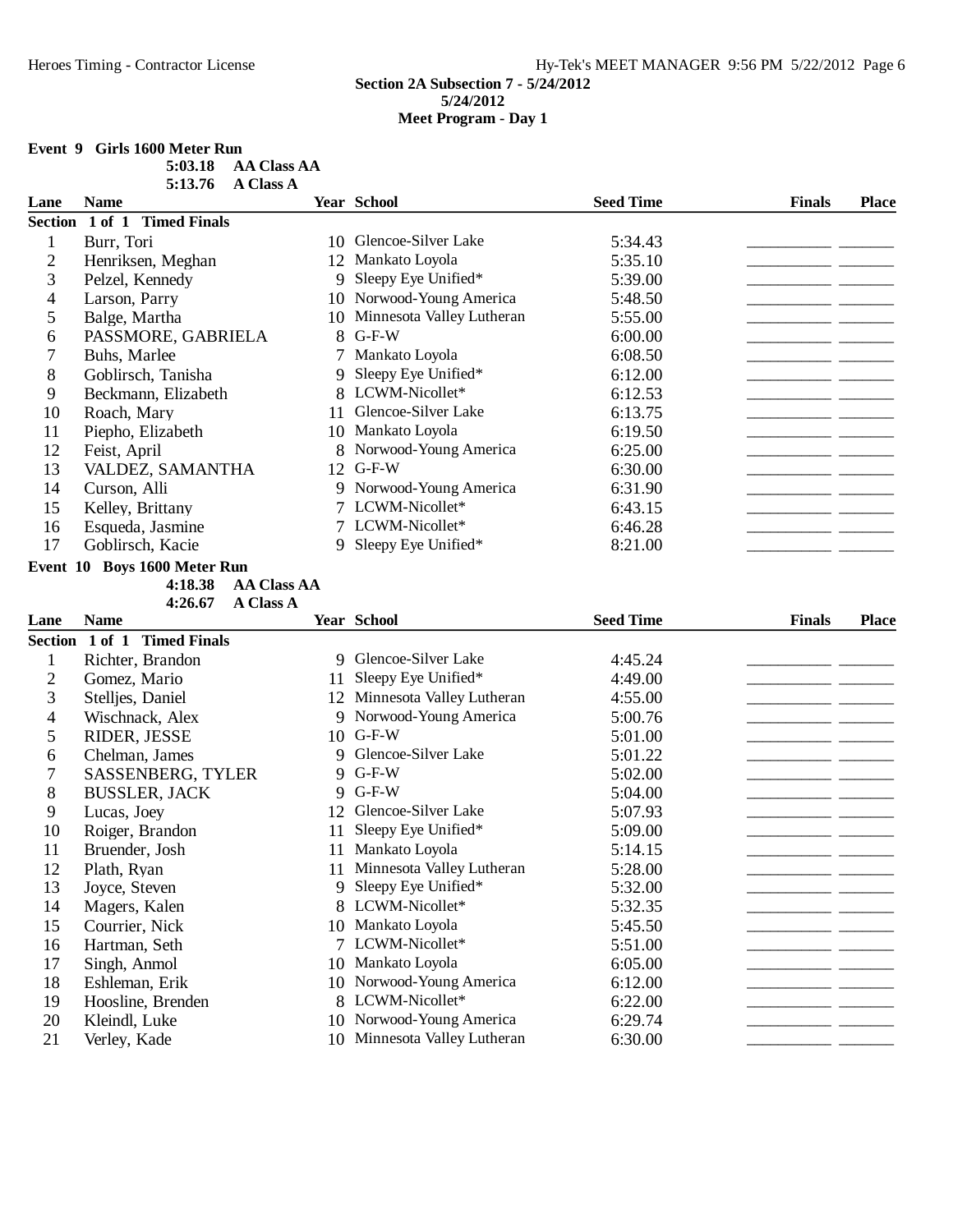# **Event 17 Girls 4x100 Meter Relay**

**49.02 AA Class AA** 

|                | 51.01                           | <b>A Class A</b>      |                                        |                                          |               |              |
|----------------|---------------------------------|-----------------------|----------------------------------------|------------------------------------------|---------------|--------------|
| Lane           | Team                            | Relay                 |                                        | <b>Seed Time</b>                         | <b>Finals</b> | <b>Place</b> |
| <b>Section</b> | 1 of 1 Timed Finals             |                       |                                        |                                          |               |              |
| $\mathbf{1}$   | $G-F-W$                         |                       |                                        | 1:03.00                                  |               |              |
|                | 1) JENSEN, ALEXIS 10            | 2) WEIKLE, ELLEN 7    |                                        | 3) SCHMIDT, ASHLEY 104) MEYER, JESSICA 8 |               |              |
| $\mathbf{2}$   | Minnesota Valley Lutheran       |                       |                                        | 54.00                                    |               |              |
|                | 1) Evenson, Alicia 12           | 2) Evers, Ashley 12   | 3) Norris, Kayla 10                    | 4) Stein, Mariah 10                      |               |              |
| 3              | Glencoe-Silver Lake             |                       |                                        | 53.50                                    |               |              |
|                | 1) Kosek, Jamie 9               | 2) Clouse, Shelby 8   | 3) Becker, Claire 12                   | 4) Schaefer, Emily 12                    |               |              |
| $\overline{4}$ | Sleepy Eye Unified*             |                       |                                        | 51.90                                    |               |              |
|                | 1) Schmitt, Courtney 11         | 2) Marti, Jamie 10    | 3) Schmitz, Jessica 11                 | 4) Carr, Nikki 10                        |               |              |
| 5              | Norwood-Young America           |                       |                                        | 53.30                                    |               |              |
|                | 1) Erpenbach, Alexis 11         | 2) Cook, Bailey 12    | 3) Sullivan, Marissa 12                | 4) Miller, Nicole 10                     |               |              |
| 6              | LCWM-Nicollet*                  |                       |                                        | 53.91                                    |               |              |
|                | 1) Wolf, Kira 8                 | 2) Welsch, Jordan 9   | 3) Sorensen, Melissa 12                | 4) Marsh, Andrea 12                      |               |              |
| $\tau$         | Mankato Loyola                  |                       |                                        | 54.23                                    |               |              |
|                | 1) Harris, Abbie 10             | 2) Vetter, Katerina 8 | 3) Ninneman, Mary 9                    | 4) Vetter, Danielle 11                   |               |              |
|                | Event 18 Boys 4x100 Meter Relay |                       |                                        |                                          |               |              |
|                | 43.33                           | <b>AA Class AA</b>    |                                        |                                          |               |              |
|                | 44.43                           | <b>A Class A</b>      |                                        |                                          |               |              |
| Lane           | Team                            | <b>Relay</b>          |                                        | <b>Seed Time</b>                         | <b>Finals</b> | <b>Place</b> |
|                | Section 1 of 1 Timed Finals     |                       |                                        |                                          |               |              |
| $\mathbf 1$    | Sleepy Eye Unified*             |                       |                                        | 50.10                                    |               |              |
|                | 1) Wait, Jaden 9                | 2) Kuebler, Jared 11  | 3) Capacia, Ken 9                      | 4) Jasso, Daniel 9                       |               |              |
| $\overline{2}$ | Minnesota Valley Lutheran       |                       |                                        | 49.00                                    |               |              |
|                | 1) Besemer, Jordan 12           | 2) Kroells, Seth 9    | 3) Wong, Nate 10                       | 4) Wendler, John 11                      |               |              |
| 3              | Mankato Loyola                  |                       |                                        | 47.63                                    |               |              |
|                | 1) Douglass, Brent 12           | 2) Cahalan, Adam 10   | 3) Ek, Casey 12                        | 4) Klingsporn, Jake 9                    |               |              |
| $\overline{4}$ | LCWM-Nicollet*                  |                       |                                        | 45.65                                    |               |              |
|                | 1) Fischer, Jamie 12            | 2) Meixell, Nate 12   | 3) Holbeck, Kyle 11                    | 4) Murphy, Sean 12                       |               |              |
| 5              | Glencoe-Silver Lake             |                       |                                        | 46.14                                    |               |              |
|                | 1) Beck, Kyle 9                 | 2) Thorson, Paul 12   | 3) Greeley, Brandon 11                 | 4) Thompson, Mitch 12                    |               |              |
| 6              | Norwood-Young America           |                       |                                        | 47.97                                    |               |              |
|                | 1) Miller, Tim 11               | 2) Sim, Austin 9      | 3) Worm, Jeff 11                       | 4) Groschen, Trevor 11                   |               |              |
| $\overline{7}$ | $G-F-W$                         |                       |                                        | 49.40                                    |               |              |
|                | 1) CALDWELL, LEO 8              | 2) WEIKLE, THOMAS 9   | 3) MESSNER, LEIGHTON4) BUSCHE, EVAN 11 |                                          |               |              |
|                | Event 5 Girls 400 Meter Dash    |                       |                                        |                                          |               |              |
|                | 57.20                           | <b>AA Class AA</b>    |                                        |                                          |               |              |
|                | 59.22                           | A Class A             |                                        |                                          |               |              |
| Lane           | <b>Name</b>                     | <b>Year School</b>    |                                        | <b>Seed Time</b>                         | <b>Finals</b> | <b>Place</b> |

| Section 1 of 3 Timed Finals |                        |         |
|-----------------------------|------------------------|---------|
| Allen, Rachel               | 11 LCWM-Nicollet*      | 1:28.88 |
| Schoenenberger, Angela      | 11 Sleepy Eye Unified* | 1:15.00 |
| Compton, Justine            | 10 Mankato Loyola      | 1:16.50 |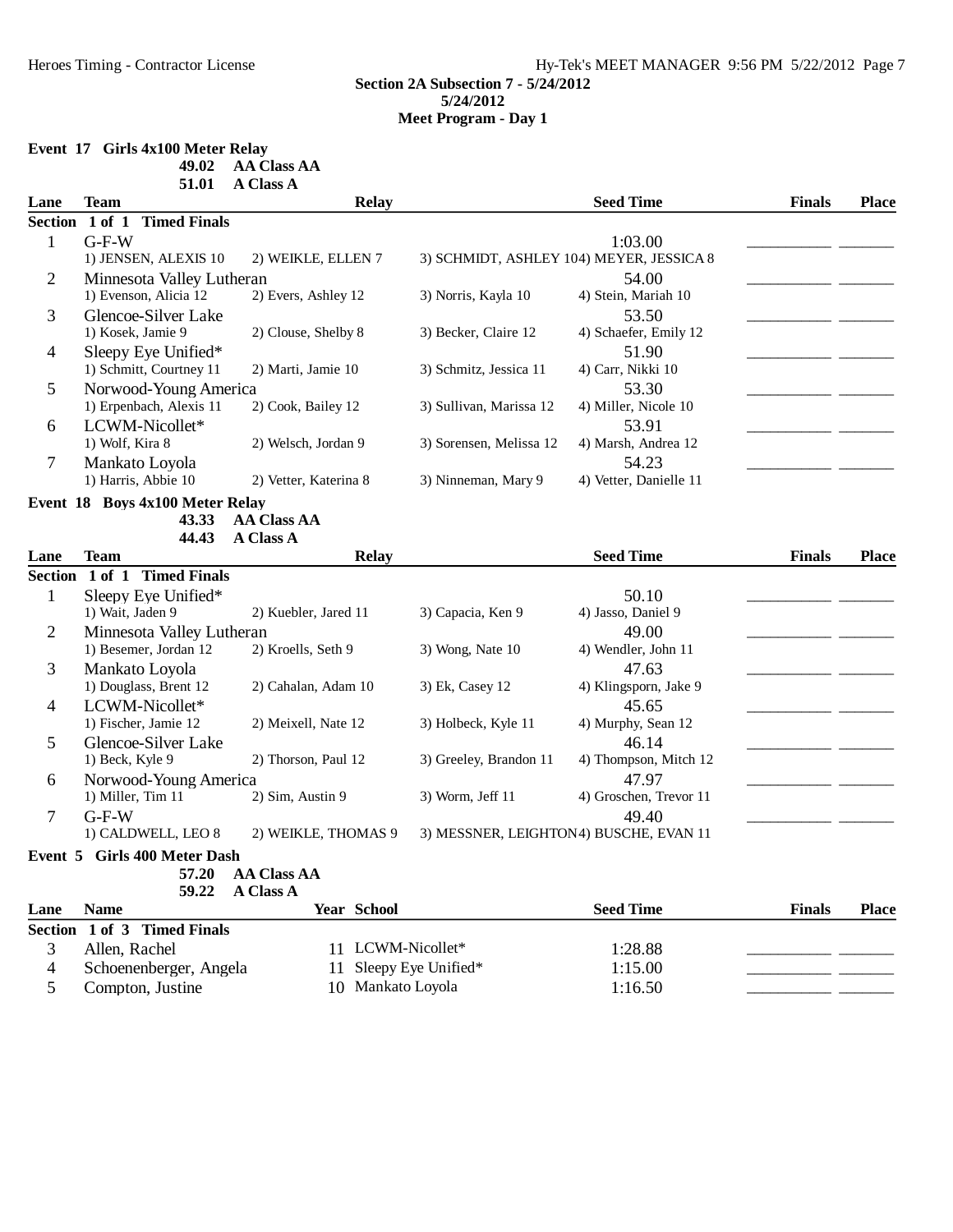#### **Meet Program - Day 1**

#### **Section 2 of 3 Timed Finals...(Event 5 Girls 400 Meter Dash)**

|                | Sons, Meagan                |     | 10 Norwood-Young America     | 1:11.20 |
|----------------|-----------------------------|-----|------------------------------|---------|
| $\overline{2}$ | Lee, Heather                |     | 11 LCWM-Nicollet*            | 1:09.68 |
| 3              | Bjorklund, Cheyenne         |     | 10 Minnesota Valley Lutheran | 1:07.50 |
| 4              | Thompson, Shanna            |     | 9 Minnesota Valley Lutheran  | 1:07.00 |
| 5              | Schnable, Abbie             |     | 9 Norwood-Young America      | 1:07.32 |
| 6              | Hacker, Cassidy             |     | 7 Sleepy Eye Unified*        | 1:09.10 |
|                | Magee, Laura                |     | 10 Norwood-Young America     | 1:10.48 |
| 8              | Norgren, Becca              |     | 10 LCWM-Nicollet*            | 1:12.35 |
|                | Section 3 of 3 Timed Finals |     |                              |         |
|                | Fletcher, Britney           |     | 9 Mankato Loyola             | 1:05.77 |
| 2              | Haag, Jenna                 | 11. | Glencoe-Silver Lake          | 1:05.44 |
| 3              | PALMER, STEPHANIE           |     | 9 G-F-W                      | 1:04.80 |
| 4              | Arnold, Kelly               | 10  | Glencoe-Silver Lake          | 1:02.50 |
|                | Vetter, Danielle            | 11  | Mankato Loyola               | 1:03.54 |
| 6              | SANKEN, MORGAN              |     | 12 G-F-W                     | 1:04.90 |
|                | Beneke, Kelly               | 11  | Glencoe-Silver Lake          | 1:05.49 |
| 8              | <b>BUSSE, HALLEY</b>        |     | $7$ G-F-W                    | 1:05.90 |
|                |                             |     |                              |         |

#### **Event 6 Boys 400 Meter Dash**

**49.64** AA Class AA 50.41 A Class A

| Lane           | <b>Name</b>                 |    | <b>Year School</b>        | <b>Seed Time</b> | <b>Finals</b> | <b>Place</b> |
|----------------|-----------------------------|----|---------------------------|------------------|---------------|--------------|
|                | Section 1 of 3 Timed Finals |    |                           |                  |               |              |
| 3              | Anderson, Ethan             |    | 9 LCWM-Nicollet*          | 1:11.50          |               |              |
| 4              | STOLL, MICHAEL              |    | 9 G-F-W                   | 1:06.00          |               |              |
| 5              | Jasso, Daniel               |    | 9 Sleepy Eye Unified*     | 1:06.50          |               |              |
| <b>Section</b> | 2 of 3 Timed Finals         |    |                           |                  |               |              |
| 2              | <b>DOLLY, SPENCER</b>       | 12 | $G-F-W$                   | 1:02.00          |               |              |
| 3              | Hoosline, Tim               | 11 | LCWM-Nicollet*            | 1:01.12          |               |              |
| 4              | Perez, Cristian             | 11 | Norwood-Young America     | 58.36            |               |              |
| 5              | Zimmerman, Dimitri          | 11 | Minnesota Valley Lutheran | 59.90            |               |              |
| 6              | Polzin, Kyle                | 11 | Glencoe-Silver Lake       | 1:02.00          |               |              |
| 7              | Schneider, Dakota           | 10 | Norwood-Young America     | 1:04.63          |               |              |
| <b>Section</b> | 3 of 3 Timed Finals         |    |                           |                  |               |              |
| 1              | Murray, Andrew              | 10 | Mankato Loyola            | 58.20            |               |              |
| 2              | KIECKER, MITCH              | 11 | $G-F-W$                   | 57.00            |               |              |
| 3              | Brocker, Corbin             |    | 12 LCWM-Nicollet*         | 54.45            |               |              |
| 4              | Tessmer, Matt               | 11 | Minnesota Valley Lutheran | 52.00            |               |              |
| 5              | Wiechman, Seth              |    | Minnesota Valley Lutheran | 52.90            |               |              |
| 6              | Levandowski, Chris          |    | 12 Mankato Loyola         | 54.70            |               |              |
|                | Kunkel, Patrick             |    | Glencoe-Silver Lake       | 58.00            |               |              |
| 8              | Vetter, Joe                 |    | 9 Mankato Loyola          | 58.20            |               |              |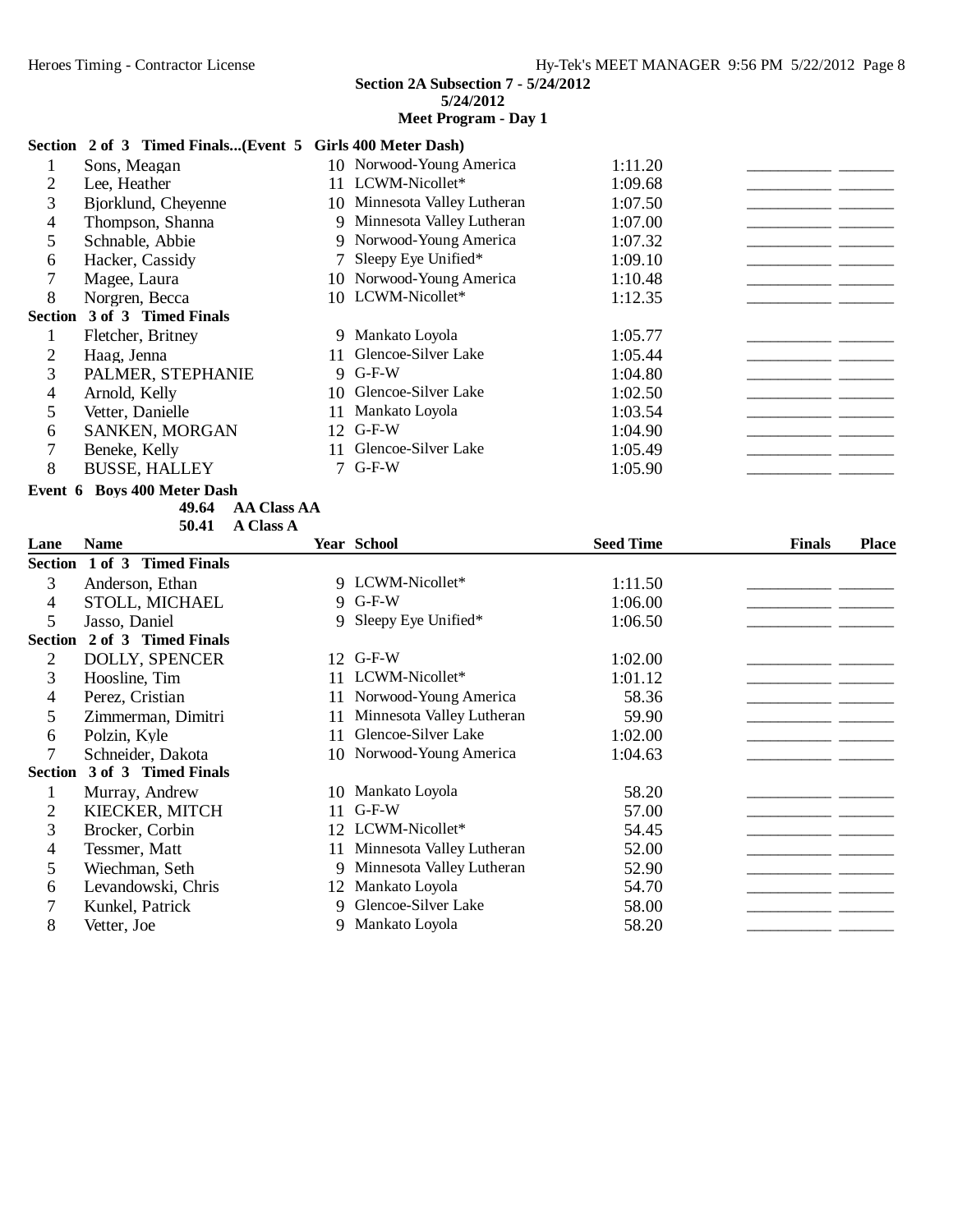## **Event 15 Girls 300 Meter Hurdles**

| 45.91 | AA Class AA      |
|-------|------------------|
| 46.55 | <b>A Class A</b> |

| Lane           | <b>Name</b>                     |             | <b>Year School</b>           | <b>Seed Time</b> | <b>Finals</b> | <b>Place</b> |
|----------------|---------------------------------|-------------|------------------------------|------------------|---------------|--------------|
|                | Section 1 of 2 Timed Finals     |             |                              |                  |               |              |
| $\mathbf{1}$   | <b>DUSTIN, MARY</b>             |             | 8 G-F-W                      | 1:03.10          |               |              |
| $\overline{2}$ | Vetch, Maggie                   |             | 9 LCWM-Nicollet*             | 58.95            |               |              |
| 3              | Kantack, Mikayla                |             | 9 Glencoe-Silver Lake        | 55.55            |               |              |
| 4              | Balge, Martha                   | 10          | Minnesota Valley Lutheran    | 53.30            |               |              |
| 5              | Mathews, Katie                  | 12          | Glencoe-Silver Lake          | 55.13            |               |              |
| 6              | Larson, Molly                   |             | 12 Norwood-Young America     | 56.10            |               |              |
| 7              | Compton, Alyssa                 | $7^{\circ}$ | Mankato Loyola               | 1:02.08          |               |              |
| 8              | BOSMA, AUTUMN                   | 7           | $G-F-W$                      | 1:03.30          |               |              |
|                | Section 2 of 2 Timed Finals     |             |                              |                  |               |              |
| $\mathbf{1}$   | Portner, Sabrina                | 9           | Sleepy Eye Unified*          | 53.10            |               |              |
| $\overline{2}$ | Phillips, Brooke                |             | 12 Mankato Loyola            | 52.54            |               |              |
| 3              | Salfer, Mariah                  | 10          | Sleepy Eye Unified*          | 50.60            |               |              |
| 4              | Evers, Ashley                   |             | 12 Minnesota Valley Lutheran | 47.70            |               |              |
| 5              | Denn, Breanna                   |             | 12 LCWM-Nicollet*            | 47.72            |               |              |
| 6              | Illg, Jennifer                  |             | 10 Glencoe-Silver Lake       | 52.53            |               |              |
| $\overline{7}$ | Busch, Jessica                  |             | 12 Sleepy Eye Unified*       | 53.10            |               |              |
| 8              | Vetch, Katie                    |             | 11 LCWM-Nicollet*            | 53.14            |               |              |
|                | Event 16 Boys 300 Meter Hurdles |             |                              |                  |               |              |
|                | 39.45<br><b>AA Class AA</b>     |             |                              |                  |               |              |
|                | 40.53<br><b>A Class A</b>       |             |                              |                  |               |              |
| Lane           | <b>Name</b>                     |             | Year School                  | <b>Seed Time</b> | <b>Finals</b> | <b>Place</b> |
|                | Section 1 of 2 Timed Finals     |             |                              |                  |               |              |
| $\overline{c}$ | Corey, Davantay                 |             | 11 LCWM-Nicollet*            | 48.06            |               |              |
| 3              | Sprengeler, Ryan                | 11          | Glencoe-Silver Lake          | 47.65            |               |              |
| 4              | Dose, Sam                       |             | 11 Minnesota Valley Lutheran | 46.50            |               |              |
| 5              | Sheetz, Matt                    |             | 8 LCWM-Nicollet*             | 46.55            |               |              |
| 6              | MESSNER, LEIGHTON               |             | 9 G-F-W                      | 48.00            |               |              |
| $\overline{7}$ | RENNECKE, CONNOR                |             | 10 G-F-W                     | 52.00            |               |              |
|                | Section 2 of 2 Timed Finals     |             |                              |                  |               |              |
| $\mathbf{1}$   | Wendler, John                   | 11          | Minnesota Valley Lutheran    | 46.20            |               |              |
| $\overline{c}$ | Sprenger, Michael               | 12          | Sleepy Eye Unified*          | 44.40            |               |              |
| 3              | Ek, Casey                       |             | 12 Mankato Loyola            | 43.58            |               |              |
| 4              | Clouse, Dalton                  | 10          | Glencoe-Silver Lake          | 43.24            |               |              |
| 5              | Hurrle, Ben                     |             | 12 Mankato Loyola            | 43.43            |               |              |
| 6              | <b>FAIRCHILD, FRANK</b>         | 11          | $G-F-W$                      | 44.00            |               |              |
| $\tau$         | Wilking, Derek                  |             | 12 LCWM-Nicollet*            | 46.12            |               |              |
| 8              | Thomez, Sean                    |             | 10 Mankato Loyola            | 46.29            |               |              |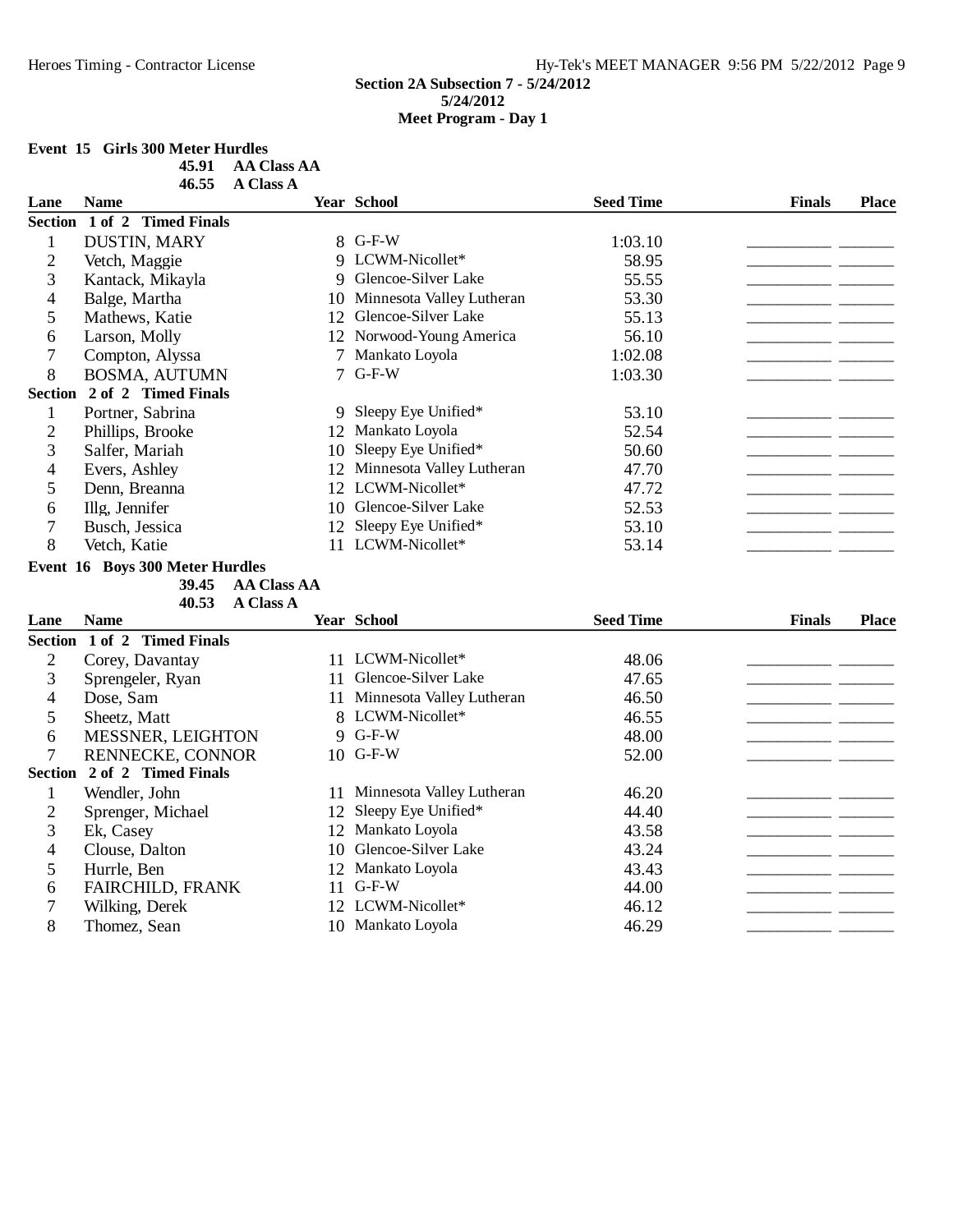## **Event 7 Girls 800 Meter Run**

| 2:17.17 | AA Class AA |
|---------|-------------|
| 2:20.49 | A Class A   |

| Lane           | <b>Name</b>                 |    | Year School                  | <b>Seed Time</b> | <b>Finals</b><br><b>Place</b> |
|----------------|-----------------------------|----|------------------------------|------------------|-------------------------------|
|                | Section 1 of 2 Timed Finals |    |                              |                  |                               |
|                | Joos, Crystal               |    | 12 Norwood-Young America     | 3:15.00          |                               |
| $\overline{2}$ | Popelka, Emily              | 10 | Glencoe-Silver Lake          | 3:00.50          |                               |
| 3              | Kubista, Laynie             |    | Mankato Loyola               | 2:51.71          |                               |
| 4              | Mathiowetz, Ellen           | 12 | Sleepy Eye Unified*          | 2:48.00          |                               |
| 5              | PALMER, JENNIFER            |    | $G-F-W$                      | 2:46.00          |                               |
| 6              | Pyan, Cheyenne              |    | 11 LCWM-Nicollet*            | 2:47.16          |                               |
|                | Piepho, Elizabeth           |    | 10 Mankato Loyola            | 2:49.00          |                               |
| 8              | Lind, Holly                 | 9  | Norwood-Young America        | 2:59.15          |                               |
| 9              | Reynolds, Emily             | 11 | Mankato Loyola               | 3:14.97          |                               |
| <b>Section</b> | 2 of 2 Timed Finals         |    |                              |                  |                               |
|                | Schoenherr, Laura           |    | 10 Minnesota Valley Lutheran | 2:42.00          |                               |
| 2              | Neid, Hayley                | 10 | Sleepy Eye Unified*          | 2:41.00          |                               |
| 3              | Holtmeier, Brianna          | 9  | Minnesota Valley Lutheran    | 2:38.00          |                               |
| 4              | Sorensen, Kelsey            |    | 10 LCWM-Nicollet*            | 2:33.12          |                               |
| 5              | Giefer, Julia               |    | 10 LCWM-Nicollet*            | 2:29.25          |                               |
| 6              | Venier, Kaylee              | 10 | Glencoe-Silver Lake          | 2:30.67          |                               |
| 7              | Schnable, Abbie             | 9  | Norwood-Young America        | 2:37.42          |                               |
| 8              | PASSMORE, GABRIELA          | 8. | $G-F-W$                      | 2:40.00          |                               |
| 9              | Schwartz, Natalie           | 12 | Sleepy Eye Unified*          | 2:41.00          |                               |
| 10             | Venier, Taylor              | 9  | Glencoe-Silver Lake          | 2:45.90          |                               |

## **Event 8 Boys 800 Meter Run**

**AA Class AA 1:59.16 A Class A** 

| Lane           | <b>Name</b>                 |    | <b>Year School</b>        | <b>Seed Time</b> | <b>Finals</b> | <b>Place</b> |
|----------------|-----------------------------|----|---------------------------|------------------|---------------|--------------|
|                | Section 1 of 2 Timed Finals |    |                           |                  |               |              |
| 2              | Le Bayon, Judikael          |    | 12 Norwood-Young America  | 2:35.80          |               |              |
| 3              | Mages, Alex                 | 11 | Sleepy Eye Unified*       | 2:29.00          |               |              |
| 4              | Scharlemann, Zack           | 11 | Minnesota Valley Lutheran | 2:24.00          |               |              |
| 5              | SASSENBERG, KYLE            | 11 | $G-F-W$                   | 2:16.00          |               |              |
| 6              | Smith, Wyatt                | 12 | Glencoe-Silver Lake       | 2:20.07          |               |              |
|                | Herout, Isiah               | 9  | Glencoe-Silver Lake       | 2:27.00          |               |              |
| 8              | Plath, Ryan                 | 11 | Minnesota Valley Lutheran | 2:30.00          |               |              |
| 9              | Michels, Wallace            |    | 7 LCWM-Nicollet*          | 2:38.24          |               |              |
| <b>Section</b> | 2 of 2 Timed Finals         |    |                           |                  |               |              |
|                | Elmer, Wyatt                |    | 10 Mankato Loyola         | 2:09.00          |               |              |
| 2              | DUMMER, TYLER               | 11 | $G-F-W$                   | 2:08.00          |               |              |
| 3              | Gomez, Mario                | 11 | Sleepy Eye Unified*       | 2:07.00          |               |              |
| 4              | Bernau, Stephen             |    | 12 LCWM-Nicollet*         | 2:05.65          |               |              |
| 5              | Omtvedt, Bryce              | 11 | Mankato Loyola            | 2:02.40          |               |              |
| 6              | Schafer, Tanner             | 12 | Glencoe-Silver Lake       | 2:03.18          |               |              |
|                | GATTON, SAM                 | 11 | $G-F-W$                   | 2:06.00          |               |              |
| 8              | Den Herder, Grant           |    | 12 Mankato Loyola         | 2:07.30          |               |              |
| 9              | Lagergren, Chris            | 12 | Norwood-Young America     | 2:08.17          |               |              |
| 10             | Parpala, Janne              |    | 12 LCWM-Nicollet*         | 2:13.10          |               |              |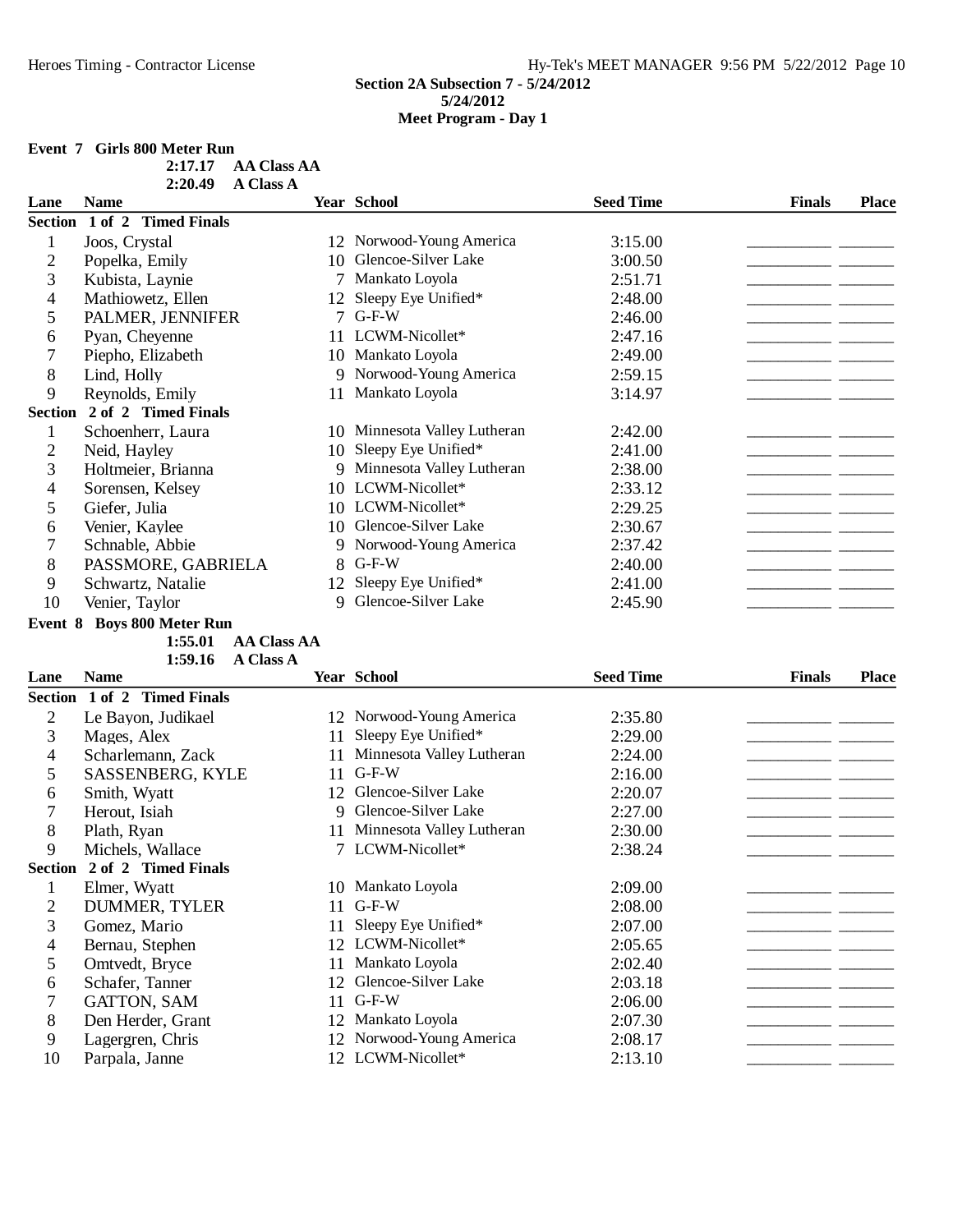#### **Event 11 Girls 3200 Meter Run**

| 11:05.46 | AA Class AA |
|----------|-------------|
| 11:21.38 | A Class A   |

| Lane    | <b>Name</b>                   |    | <b>Year School</b>           | <b>Seed Time</b> | <b>Finals</b> | <b>Place</b> |
|---------|-------------------------------|----|------------------------------|------------------|---------------|--------------|
|         | Section 1 of 1 Timed Finals   |    |                              |                  |               |              |
|         | 11-1C Muske, Maria            |    | 9 Minnesota Valley Lutheran  | 15:59.00         |               |              |
|         | 10-1D Kiecker, Angie          | 7  | Sleepy Eye Unified*          | 15:27.00         |               |              |
| $7-1E$  | Beckmann, Elizabeth           |    | 8 LCWM-Nicollet*             | 13:42.68         |               |              |
| $6-1F$  | VALDEZ, SAMANTHA              |    | 12 G-F-W                     | 13:35.00         |               |              |
| $3-1G$  | Schumacher, Kari              | 11 | Sleepy Eye Unified*          | 13:08.00         |               |              |
| $2-1H$  | Larson, Parry                 |    | 10 Norwood-Young America     | 12:52.00         |               |              |
| $1-2A$  | Esqueda, Ariel                |    | 9 LCWM-Nicollet*             | 12:24.46         |               |              |
| $4-2B$  | Otto, Talia                   |    | 10 Minnesota Valley Lutheran | 13:10.00         |               |              |
| $5-2C$  | DeMaris, Megan                | 7  | Sleepy Eye Unified*          | 13:29.00         |               |              |
| $8-2D$  | Kruschke, Kaylee              |    | 12 Glencoe-Silver Lake       | 14:00.37         |               |              |
| $9-2E$  | Kelley, Brittany              |    | 7 LCWM-Nicollet*             | 14:12.09         |               |              |
|         | 12-2F Flitter, Brogan         |    | 10 Minnesota Valley Lutheran | 16:35.00         |               |              |
|         | Event 12 Boys 3200 Meter Run  |    |                              |                  |               |              |
|         | 9:22.29<br><b>AA Class AA</b> |    |                              |                  |               |              |
|         | 9:43.31<br><b>A Class A</b>   |    |                              |                  |               |              |
| Lane    | <b>Name</b>                   |    | <b>Year School</b>           | <b>Seed Time</b> | <b>Finals</b> | <b>Place</b> |
|         | Section 1 of 1 Timed Finals   |    |                              |                  |               |              |
|         | 15-1A SCHUCKERT, THOMAS       |    | 9 G-F-W                      | 13:29.00         |               |              |
|         | 14-1B AHLSTRAND, TIM          | 11 | $G-F-W$                      | 12:40.00         |               |              |
|         | 11-1C Joyce, Steven           | 9  | Sleepy Eye Unified*          | 11:53.00         |               |              |
| $10-1D$ | Guentzel, Aaron               | 9  | Mankato Loyola               | 11:25.00         |               |              |
| $7-1E$  | Steffl, Justin                | 11 | Minnesota Valley Lutheran    | 10:55.00         |               |              |
| $6-1F$  | Wischnack, Alex               | 9  | Norwood-Young America        | 10:54.50         |               |              |
| $3-1G$  | Schwartz, Ethan               | 11 | Mankato Loyola               | 10:39.88         |               |              |
| $2-1H$  | Metcalf, Jalen                | 11 | Glencoe-Silver Lake          | 10:31.75         |               |              |
| $1-2A$  | Burr, Jacob                   | 12 | Glencoe-Silver Lake          | 10:01.37         |               |              |
| $4-2B$  | Tichy, James                  | 10 | Glencoe-Silver Lake          | 10:42.62         |               |              |
| $5-2C$  | Roth, John                    |    | 8 LCWM-Nicollet*             | 10:51.18         |               |              |
| $8-2D$  | Kjeldahl, Wyatt               | 11 | LCWM-Nicollet*               | 11:12.13         |               |              |
| $9-2E$  | Adams, Jack                   | 11 | Mankato Loyola               | 11:22.57         |               |              |
| $12-2F$ | Roiger, Brandon               | 11 | Sleepy Eye Unified*          | 11:55.00         |               |              |
| $13-2G$ | Magers, Kalen                 |    | LCWM-Nicollet*               | 12:24.00         |               |              |
|         | 16-2H GRISWOLD, ALEX          |    | 9 G-F-W                      | 13:49.00         |               |              |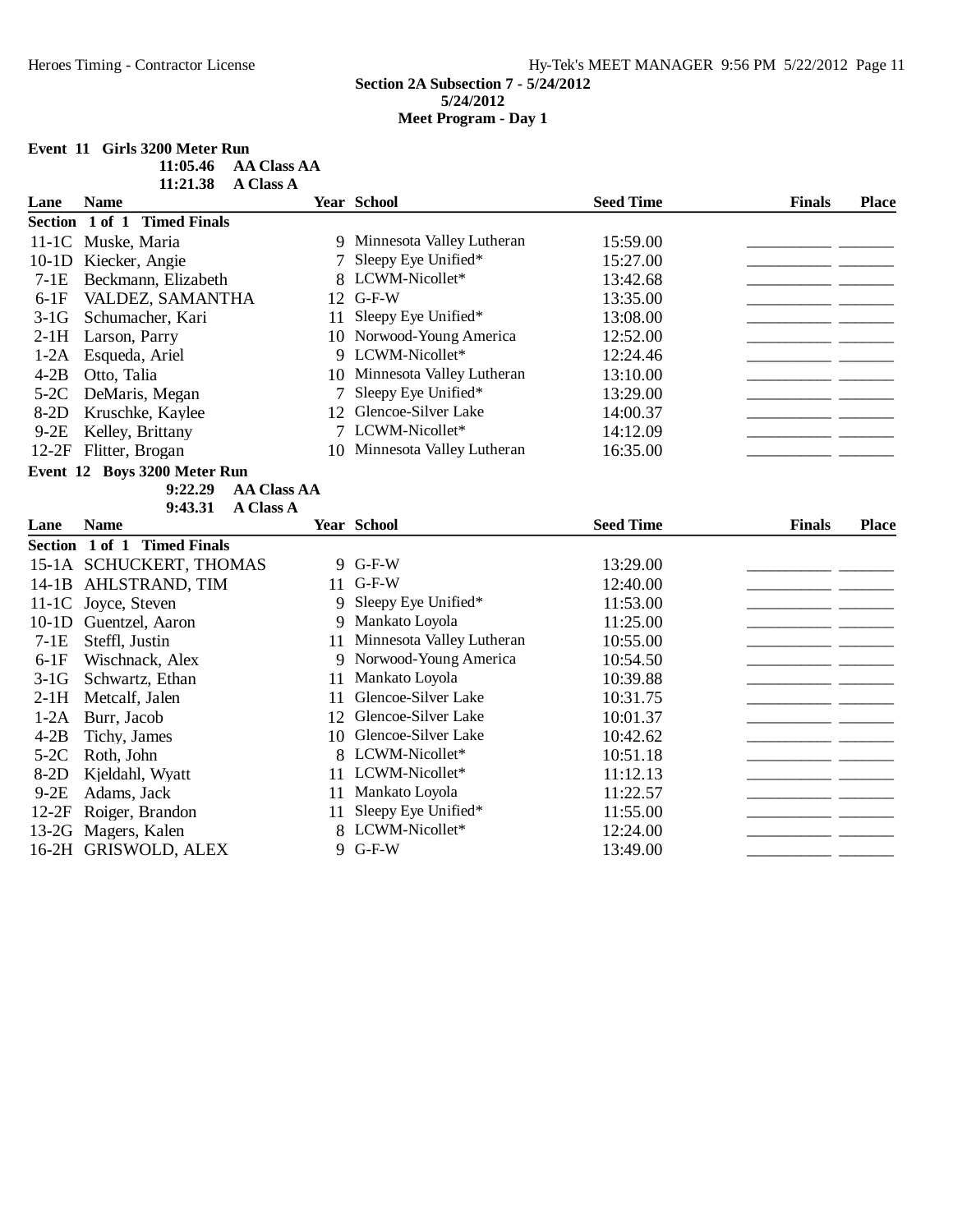#### **Event 21 Girls 4x400 Meter Relay**

| 3:58.70 | <b>AA Class AA</b> |  |
|---------|--------------------|--|
|         |                    |  |
|         |                    |  |
|         |                    |  |
|         |                    |  |
|         |                    |  |
|         |                    |  |
|         |                    |  |
|         |                    |  |
|         |                    |  |
|         |                    |  |
|         |                    |  |

|                | 4:05.57                                 | A Class A               |                          |                                            |               |              |
|----------------|-----------------------------------------|-------------------------|--------------------------|--------------------------------------------|---------------|--------------|
| Lane           | <b>Team</b>                             | <b>Relay</b>            |                          | <b>Seed Time</b>                           | <b>Finals</b> | <b>Place</b> |
| <b>Section</b> | 1 of 1 Timed Finals                     |                         |                          |                                            |               |              |
| $\mathbf{1}$   | Norwood-Young America                   |                         |                          | 4:43.00                                    |               |              |
|                | 1) Schnable, Abbie 9                    | 2) Larson, Molly 12     | 3) Sons, Meagan 10       | 4) Larson, Parry 10                        |               |              |
| $\overline{2}$ | Sleepy Eye Unified*                     |                         |                          | 4:26.50                                    |               |              |
|                | 1) Busch, Jessica 12                    | 2) Salfer, Mariah 10    | 3) Schwartz, Natalie 12  | 4) Portner, Sabrina 9                      |               |              |
| 3              | Glencoe-Silver Lake                     |                         |                          | 4:17.70                                    |               |              |
|                | 1) Arnold, Kelly 10                     | 2) Venier, Kaylee 10    | 3) Illg, Jennifer 10     | 4) Haag, Jenna 11                          |               |              |
| 4              | Minnesota Valley Lutheran               |                         |                          | 3:28.00<br>AA                              |               |              |
|                | 1) Bjorklund, Cheyenne 10               | 2) Rauh, Maggie 10      | 3) Schoenherr, Laura 10  | 4) Holtmeier, Brianna 9                    |               |              |
| 5              | Mankato Loyola                          |                         |                          | 4:16.50                                    |               |              |
|                | 1) Vetter, Katerina 8                   | 2) Vetter, Danielle 11  | 3) Ninneman, Elizabeth 7 | 4) Henriksen, Meghan 12                    |               |              |
| 6              | $G-F-W$                                 |                         |                          | 4:20.00                                    |               |              |
|                | 1) SANKEN, MORGAN 12 2) BUSSE, HALLEY 7 |                         |                          | 3) PASSMORE, GABRIELA) PALMER, STEPHANIE 9 |               |              |
| 7              | LCWM-Nicollet*                          |                         |                          | 4:34.20                                    |               |              |
|                | 1) Giefer, Julia 10                     | 2) Sorensen, Kelsey 10  | 3) Wallace, Renae 7      | 4) Marsh, Andrea 12                        |               |              |
|                | Event 22 Boys 4x400 Meter Relay         |                         |                          |                                            |               |              |
|                | 3:23.70                                 | <b>AA Class AA</b>      |                          |                                            |               |              |
|                | 3:29.75                                 | <b>A Class A</b>        |                          |                                            |               |              |
| Lane           | <b>Team</b>                             | <b>Relay</b>            |                          | <b>Seed Time</b>                           | <b>Finals</b> | Place        |
| <b>Section</b> | <b>Timed Finals</b><br>$1$ of $1$       |                         |                          |                                            |               |              |
| $\mathbf{1}$   | Sleepy Eye Unified*                     |                         |                          | <b>NT</b>                                  |               |              |
|                | 1) Gomez, Mario 11                      | 2) Sprenger, Michael 12 | 3) Mages, Alex 11        | 4) Roiger, Brandon 11                      |               |              |
| $\overline{2}$ | Minnesota Valley Lutheran               |                         |                          | 4:00.00                                    |               |              |
|                | 1) Zimmerman, Dimitri 11                | 2) Wong, Nate 10        | 3) Scharlemann, Zack 11  | 4) Dose, Sam 11                            |               |              |
| 3              | $G-F-W$                                 |                         |                          | 3:43.00                                    |               |              |
|                | 1) GATTON, SAM 11                       | 2) RIDER, JESSE 10      | 3) WEIKLE, THOMAS 9      | 4) DUMMER, TYLER 11                        |               |              |
| $\overline{4}$ | Glencoe-Silver Lake                     |                         |                          | 3:30.00                                    |               |              |
|                | 1) Jenkins, Dylan 12                    | 2) Thompson, Mitch 12   | 3) Sanchez, Mitchel 12   | 4) Ober, Greg 11                           |               |              |
| 5              | Mankato Loyola                          |                         |                          | 3:35.40                                    |               |              |
|                | 1) Levandowski, Chris 12                | 2) Wagner, Kevin 12     | 3) Walters, Bryan 12     | 4) Omtvedt, Bryce 11                       |               |              |
| 6              | LCWM-Nicollet*                          |                         |                          | 3:45.78                                    |               |              |
|                | 1) Brocker, Corbin 12                   | 2) Wilking, Derek 12    | 3) Sheetz, Matt 8        | 4) Bernau, Stephen 12                      |               |              |
| 7              | Norwood-Young America                   |                         |                          | 4:03.94                                    |               |              |
|                | 1) Borak, Joe 12                        | 2) Perez, Cristian 11   | 3) Schneider, Dakota 10  | 4) Lagergren, Chris 12                     |               |              |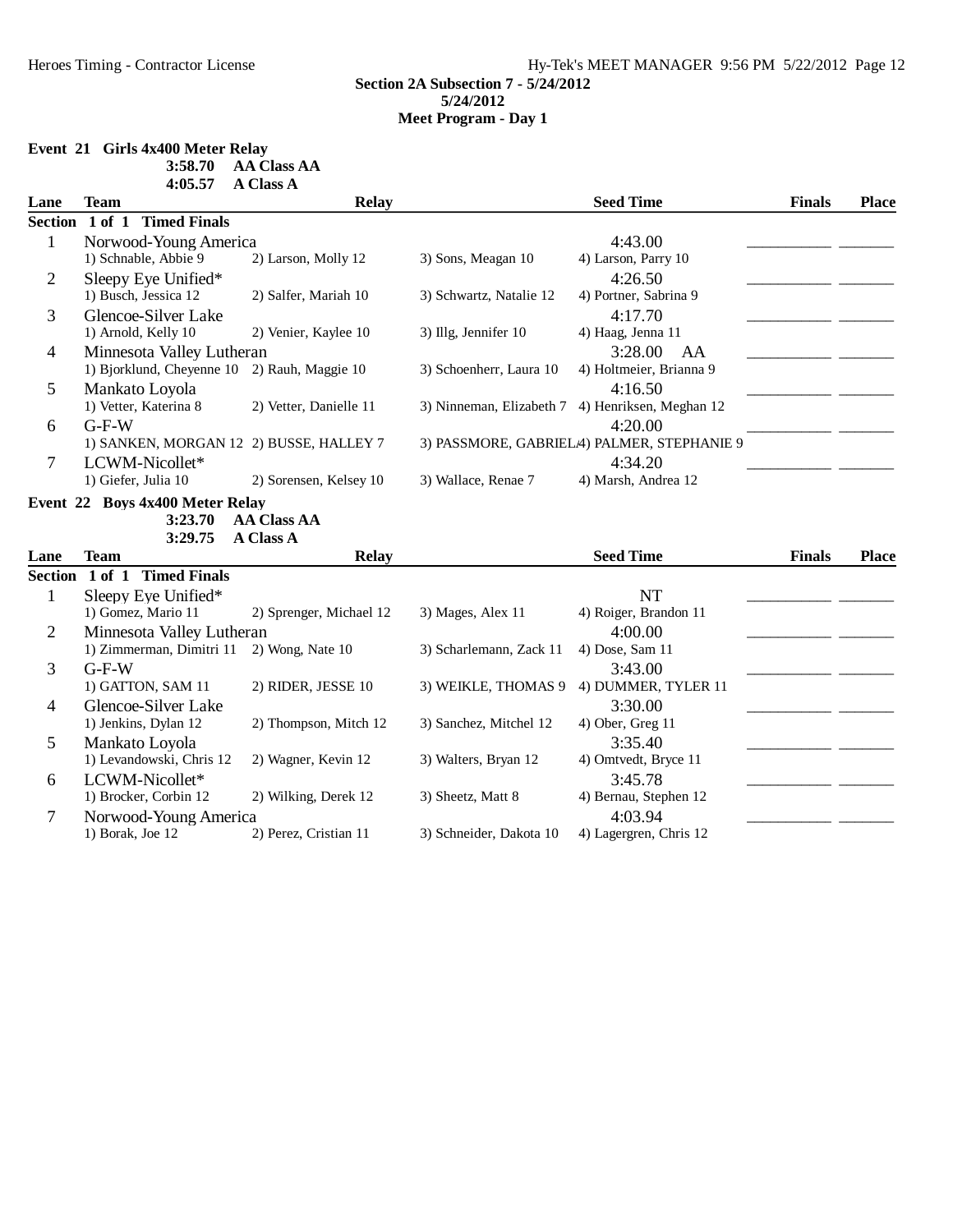## **Event 25 Girls High Jump**

| 5-04.00 | AA Class AA |
|---------|-------------|
| 5-03.00 | A Class A   |

| Pos            | <b>Name</b>             |                    | Year School                  | <b>Seed Mark</b> | <b>Finals</b> | <b>Place</b> |
|----------------|-------------------------|--------------------|------------------------------|------------------|---------------|--------------|
| Flight         | 1 of 1 Finals           |                    |                              |                  |               |              |
| 1              | <b>BOSMA, AUTUMN</b>    |                    | $7$ G-F-W                    | 4-00.00          |               |              |
| $\overline{c}$ | Buhs, Marlee            | 7                  | Mankato Loyola               | $4 - 00.00$      |               |              |
| 3              | <b>BUSSE, HALLEY</b>    | $\tau$             | $G-F-W$                      | $4 - 02.00$      |               |              |
| 4              | Hacker, Cassidy         | 7                  | Sleepy Eye Unified*          | $4 - 02.00$      |               |              |
| 5              | Hesser, Lauren          |                    | 9 LCWM-Nicollet*             | 4-04.00          |               |              |
| 6              | Sullivan, Marissa       |                    | 12 Norwood-Young America     | 4-06.00          |               |              |
| 7              | Balge, Martha           |                    | 10 Minnesota Valley Lutheran | 4-06.00          |               |              |
| 8              | Schmitz, Becca          | 9                  | Sleepy Eye Unified*          | 4-08.00          |               |              |
| 9              | Kunkel, Kristina        |                    | 12 Glencoe-Silver Lake       | 4-08.00          |               |              |
| 10             | Vetch, Katie            |                    | 11 LCWM-Nicollet*            | 4-08.00          |               |              |
| 11             | Weisensel, Rylee        |                    | 10 Minnesota Valley Lutheran | 4-08.00          |               |              |
| 12             | Kantack, Mikayla        | 9                  | Glencoe-Silver Lake          | 4-08.00          |               |              |
| 13             | Illg, Jennifer          | 10                 | Glencoe-Silver Lake          | 4-08.00          |               |              |
| 14             | Buchanan, Maddison      |                    | 11 LCWM-Nicollet*            | 4-10.00          |               |              |
| 15             | Evenson, Alicia         | 12                 | Minnesota Valley Lutheran    | 5-01.00          |               |              |
| 16             | Cook, Bailey            | 12                 | Norwood-Young America        | 5-02.00          |               |              |
|                | Event 26 Boys High Jump |                    |                              |                  |               |              |
|                | $6 - 05.00$             | <b>AA Class AA</b> |                              |                  |               |              |
|                | 6-03.00                 | <b>A Class A</b>   |                              |                  |               |              |
| Pos            | <b>Name</b>             |                    | <b>Year School</b>           | <b>Seed Mark</b> | <b>Finals</b> | <b>Place</b> |
| Flight         | 1 of 1 Finals           |                    |                              |                  |               |              |
| $\mathbf{1}$   | RIDER, JESSE            |                    | 10 G-F-W                     | 5-01.00          |               |              |
| 2              | Coates, Michael         |                    | 10 LCWM-Nicollet*            | 5-02.00          |               |              |
| 3              | Bruender, Josh          | 11                 | Mankato Loyola               | 5-04.00          |               |              |
| 4              | Wiechman, Seth          | 9                  | Minnesota Valley Lutheran    | 5-04.00          |               |              |
| 5              | Schultz, Dylan          | 8                  | Norwood-Young America        | 5-06.00          |               |              |
| 6              | KIECKER, MITCH          | 11                 | $G-F-W$                      | 5-06.00          |               |              |
| 7              | Ahlfs, Jason            | 12                 | Glencoe-Silver Lake          | 5-08.00          |               |              |
| 8              | Tisch, Bobby            | 12                 | Minnesota Valley Lutheran    | 5-10.00          |               |              |
| 9              | Yockey, Marcus          | 12                 | Mankato Loyola               | 5-10.00          |               |              |
| 10             | Sanchez, Mitchel        | 12                 | Glencoe-Silver Lake          | $5-10.00$        |               |              |
| 11             | Hesser, Lucas           | 11                 | LCWM-Nicollet*               | $6 - 00.00$      |               |              |
| 12             | GATTON, SAM             | 11                 | $G-F-W$                      | $6 - 01.00$      |               |              |
| 13             | Wagner, Kevin           |                    | 12 Mankato Loyola            | $6 - 02.00$      |               |              |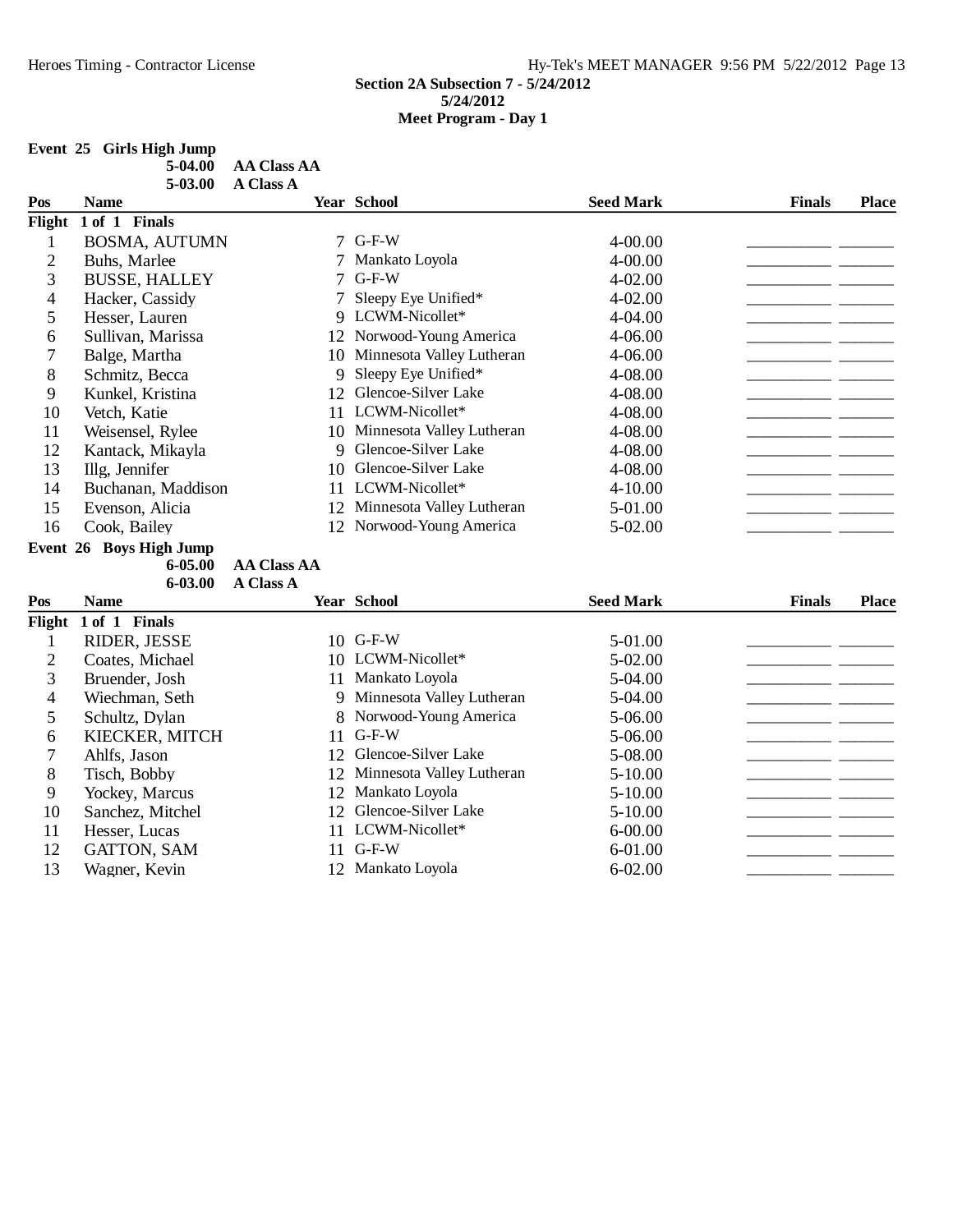# **Event 27 Girls Pole Vault**

| $10-02.00$ A Class A<br>Pos<br><b>Seed Mark</b><br><b>Year School</b><br>Name | <b>Finals</b><br><b>Place</b> |
|-------------------------------------------------------------------------------|-------------------------------|
|                                                                               |                               |
|                                                                               |                               |
| $10-10.00$<br>AA Class AA                                                     |                               |

| Flight         | 1 of 1 Finals                   |                    |    |                              |                  |               |              |
|----------------|---------------------------------|--------------------|----|------------------------------|------------------|---------------|--------------|
| 1              | Rudy, Sydney                    |                    |    | 10 Glencoe-Silver Lake       | $6 - 06.00$      |               |              |
| $\overline{2}$ | Wolff, Chantelle                |                    | 10 | Glencoe-Silver Lake          | $6 - 06.00$      |               |              |
| 3              | Vetch, Maggie                   |                    |    | 9 LCWM-Nicollet*             | 7-06.00          |               |              |
| 4              | Helmbrecht, Cassandra           |                    | 12 | Glencoe-Silver Lake          | 7-06.00          |               |              |
| 5              | Evenson, Alicia                 |                    | 12 | Minnesota Valley Lutheran    | 7-06.00          |               |              |
| 6              | Phillips, Brooke                |                    | 12 | Mankato Loyola               | 8-06.00          |               |              |
| 7              | Vetch, Katie                    |                    |    | 11 LCWM-Nicollet*            | 8-09.00          |               |              |
| 8              | Denn, Breanna                   |                    |    | 12 LCWM-Nicollet*            | $9 - 00.00$      |               |              |
|                | <b>Event 28 Boys Pole Vault</b> |                    |    |                              |                  |               |              |
|                | 13-11.00                        | <b>AA Class AA</b> |    |                              |                  |               |              |
|                | 13-06.00                        | <b>A Class A</b>   |    |                              |                  |               |              |
| Pos            | <b>Name</b>                     |                    |    | Year School                  | <b>Seed Mark</b> | <b>Finals</b> | <b>Place</b> |
| Flight         | 1 of 1 Finals                   |                    |    |                              |                  |               |              |
| 1              | Michels, Wallace                |                    |    | 7 LCWM-Nicollet*             | $6 - 06.00$      |               |              |
| $\overline{c}$ | Wong, Nate                      |                    |    | 10 Minnesota Valley Lutheran | 7-06.00          |               |              |
| 3              | Ek, Casey                       |                    |    | 12 Mankato Loyola            | 8-06.00          |               |              |
| 4              | Wilking, Derek                  |                    |    | 12 LCWM-Nicollet*            | 10-00.00         |               |              |
| 5              | Jenkins, Nick                   |                    | 11 | Glencoe-Silver Lake          | 10-00.00         |               |              |
| 6              | Hruby, Justin                   |                    |    | 12 LCWM-Nicollet*            | 10-00.00         |               |              |
| 7              | Weiers, Luke                    |                    | 11 | Glencoe-Silver Lake          | 10-00.00         |               |              |
| 8              | Thomez, Sean                    |                    |    | 10 Mankato Loyola            | 11-00.00         |               |              |
| 9              | Konen, Tanner                   |                    | 11 | Glencoe-Silver Lake          | 12-06.00         |               |              |
| 10             | Wagner, Kevin                   |                    |    | 12 Mankato Loyola            | 13-00.00         |               |              |
|                | Event 29 Girls Long Jump        |                    |    |                              |                  |               |              |
|                | 17-06.00                        | <b>AA Class AA</b> |    |                              |                  |               |              |
|                | 17-00.00                        | <b>A Class A</b>   |    |                              |                  |               |              |
| Pos            | <b>Name</b>                     |                    |    | Year School                  | <b>Seed Mark</b> | <b>Finals</b> | <b>Place</b> |
| Flight         | 1 of 2 Finals                   |                    |    |                              |                  |               |              |
| 1              | RETTMANN, CASSIDY               |                    |    | 9 G-F-W                      | 11-07.00         |               |              |
| $\overline{2}$ | Wallace, Renae                  |                    |    | 7 LCWM-Nicollet*             | 11-08.00         |               |              |
| 3              | JENSEN, ALEXIS                  |                    |    | 10 G-F-W                     | 12-06.00         |               |              |
| 4              | Wolff, Chantelle                |                    |    | 10 Glencoe-Silver Lake       | 13-00.00         |               |              |
| 5              | Sons, Anna                      |                    |    | 8 Norwood-Young America      | 13-03.00         |               |              |
| 6              | SANKEN, MORGAN                  |                    |    | 12 G-F-W                     | 13-04.00         |               |              |
| 7              | Portner, Sabrina                |                    | 9  | Sleepy Eye Unified*          | 14-01.00         |               |              |
| 8              | Vetter, Danielle                |                    |    | 11 Mankato Loyola            | 14-02.00         |               |              |

9 Salfer, Mariah 10 Sleepy Eye Unified\* 14-05.00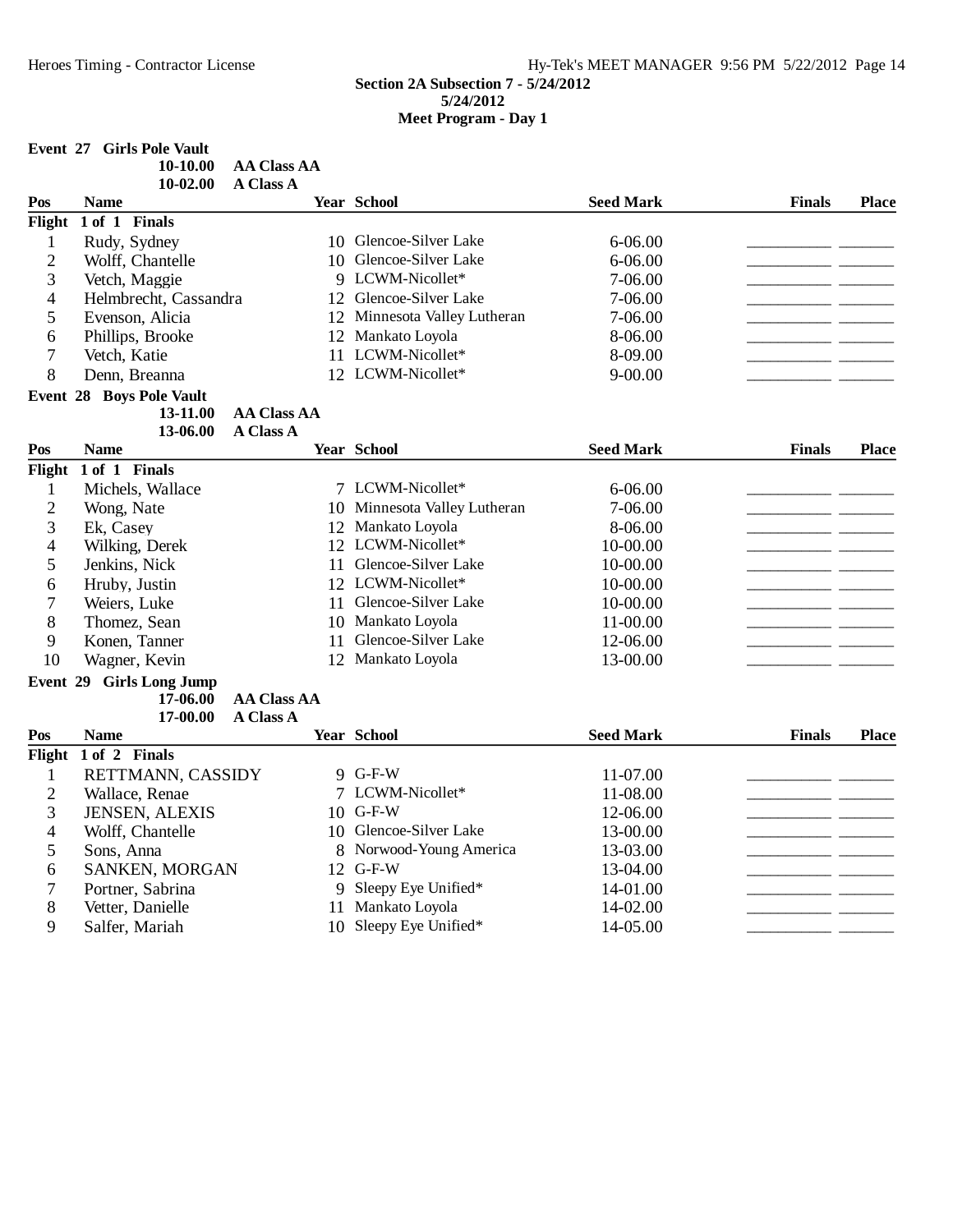**Meet Program - Day 1**

#### **Flight 2 of 2 Finals...(Event 29 Girls Long Jump)**

|   | Rauh, Maggie      | 10 Minnesota Valley Lutheran | 14-06.00 |
|---|-------------------|------------------------------|----------|
|   | Wolf, Kira        | 8 LCWM-Nicollet*             | 14-08.00 |
|   | Carr, Nikki       | 10 Sleepy Eye Unified*       | 14-09.50 |
|   | Norris, Kayla     | 10 Minnesota Valley Lutheran | 14-10.00 |
|   | Erpenbach, Alexis | 11 Norwood-Young America     | 15-00.00 |
|   | Miller, Nicole    | 10 Norwood-Young America     | 15-04.50 |
|   | Arnold, Kelly     | 10 Glencoe-Silver Lake       | 15-06.00 |
| 8 | Becker, Claire    | 12 Glencoe-Silver Lake       | 16-02.00 |
|   | Denn, Breanna     | 12 LCWM-Nicollet*            | 16-09.00 |
|   |                   |                              |          |

# **Event 30 Boys Long Jump 21-08.00**

**21-08.00 AA Class AA A Class A20-09.00**

| Pos            | <b>Name</b>                       |                    | <b>Year School</b>           | <b>Seed Mark</b> |    | <b>Finals</b> | <b>Place</b> |
|----------------|-----------------------------------|--------------------|------------------------------|------------------|----|---------------|--------------|
|                | Flight 1 of 2 Finals              |                    |                              |                  |    |               |              |
| 1              | Anderson, Ethan                   |                    | 9 LCWM-Nicollet*             | 13-10.00         |    |               |              |
| 2              | Besemer, Jordan                   |                    | 12 Minnesota Valley Lutheran | 14-06.00         |    |               |              |
| 3              | Plocher, Tim                      | 9                  | Minnesota Valley Lutheran    | 15-08.00         |    |               |              |
| 4              | Groschen, Trevor                  | 11                 | Norwood-Young America        | 16-11.50         |    |               |              |
| 5              | Kober, Dillon                     | 11                 | Sleepy Eye Unified*          | 17-02.00         |    |               |              |
| 6              | Borak, Joe                        | 12                 | Norwood-Young America        | 17-03.75         |    |               |              |
| 7              | KIECKER, MITCH                    | 11                 | $G-F-W$                      | 17-06.00         |    |               |              |
| 8              | Lilleodden, Jake                  | 12                 | Sleepy Eye Unified*          | 17-08.50         |    |               |              |
| Flight         | 2 of 2 Finals                     |                    |                              |                  |    |               |              |
| 1              | Worm, Jeff                        | 11.                | Norwood-Young America        | 17-09.00         |    |               |              |
| $\overline{c}$ | METZGER, FRANZ                    | 11                 | $G-F-W$                      | 18-04.00         |    |               |              |
| 3              | Ahlfs, Jason                      | 12 <sub>1</sub>    | Glencoe-Silver Lake          | 18-04.75         |    |               |              |
| 4              | Sheetz, Matt                      | 8                  | LCWM-Nicollet*               | 18-05.00         |    |               |              |
| 5              | Bruender, Josh                    | 11                 | Mankato Loyola               | 18-06.00         |    |               |              |
| 6              | Douglass, Brent                   | 12                 | Mankato Loyola               | 19-05.00         |    |               |              |
| 7              | WOODS, LUCAS                      | 11                 | $G-F-W$                      | 19-08.75         |    |               |              |
| 8              | Guffey, Evan                      | 11                 | LCWM-Nicollet*               | 20-04.00         |    |               |              |
| 9              | Wagner, Kevin                     | 12                 | Mankato Loyola               | 22-01.25         | AA |               |              |
|                | <b>Event 31 Girls Triple Jump</b> |                    |                              |                  |    |               |              |
|                | 36-01.00                          | <b>AA Class AA</b> |                              |                  |    |               |              |
|                | 35-06.00<br><b>A Class A</b>      |                    |                              |                  |    |               |              |
| Pos            | <b>Name</b>                       |                    | <b>Year School</b>           | <b>Seed Mark</b> |    | <b>Finals</b> | <b>Place</b> |
|                | Flight 1 of 2 Finals              |                    |                              |                  |    |               |              |
| 1              | SCHMIDT, ASHLEY                   | 10                 | $G-F-W$                      | 22-00.00         |    |               |              |
| $\overline{c}$ | RETTMANN, CASSIDY                 | $\mathbf{Q}$       | $G-F-W$                      | 23-00.00         |    |               |              |
| 3              | Muske, Maria                      | 9                  | Minnesota Valley Lutheran    | 24-00.00         |    |               |              |
| 4              | JENSEN, ALEXIS                    | 10                 | $G-F-W$                      | 26-00.00         |    |               |              |
| 5              | Hesser, Lauren                    |                    | 9 LCWM-Nicollet*             | 26-10.00         |    |               |              |
| 6              | Welsch, Jordan                    |                    | 9 LCWM-Nicollet*             | 27-05.00         |    |               |              |
| 7              | Holtmeier, Brianna                | 9                  | Minnesota Valley Lutheran    | 28-04.00         |    |               |              |
| 8              | Esqueda, Ariel                    |                    | 9 LCWM-Nicollet*             | 29-09.00         |    |               |              |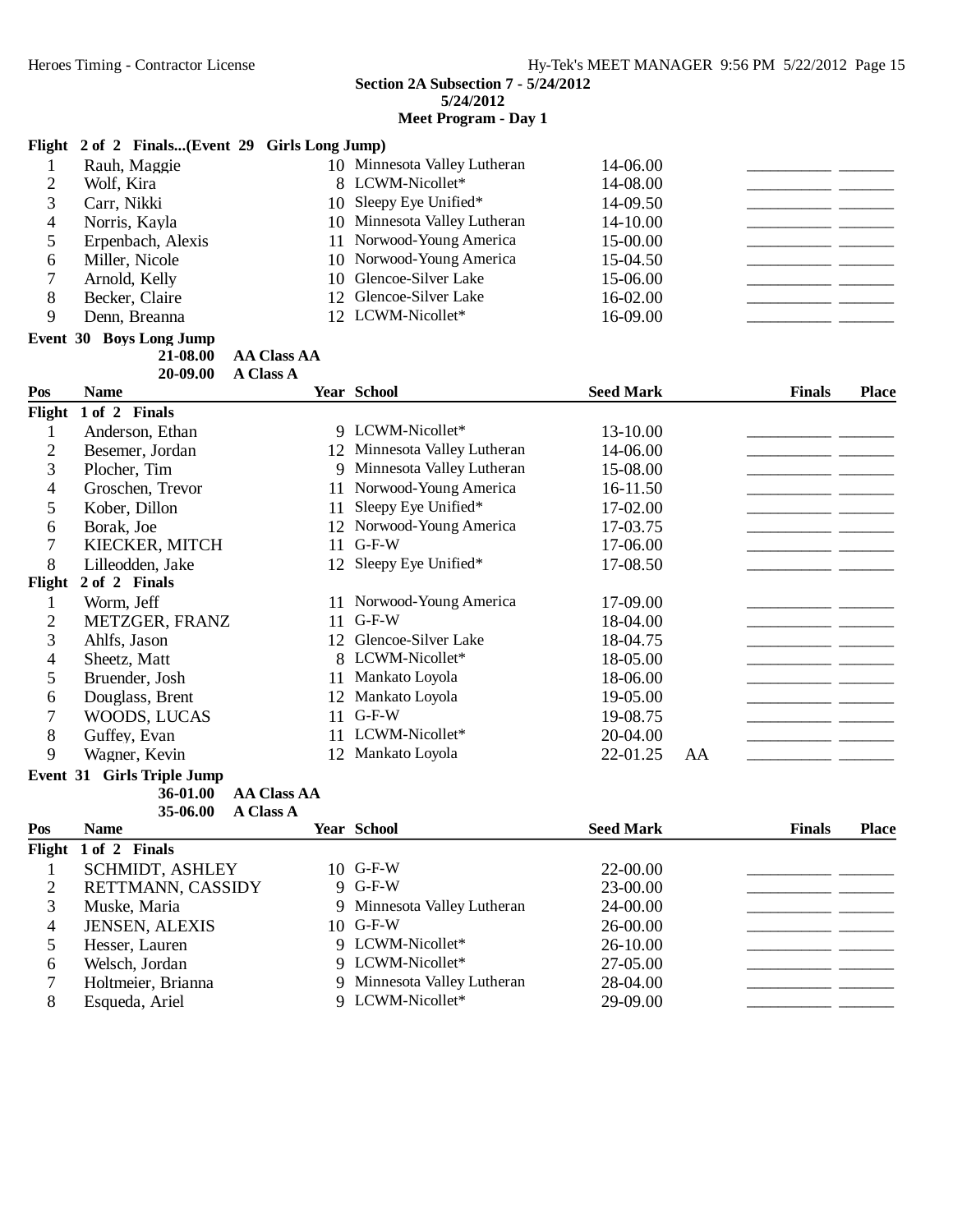#### **Meet Program - Day 1**

#### **Flight 2 of 2 Finals...(Event 31 Girls Triple Jump)**

|   | Curson, Alli     | 9 Norwood-Young America  | $29-10.50$   |  |
|---|------------------|--------------------------|--------------|--|
|   | Neid, Hayley     | 10 Sleepy Eye Unified*   | $30 - 00.50$ |  |
|   | Holicky, Taylor  | 10 Mankato Loyola        | $31 - 02.25$ |  |
|   | Clouse, Shelby   | 8 Glencoe-Silver Lake    | $31 - 02.50$ |  |
|   | Schnable, Abbie  | 9 Norwood-Young America  | $31 - 06.00$ |  |
| O | Kunkel, Kristina | 12 Glencoe-Silver Lake   | 32-02.50     |  |
|   | Marti, Jamie     | 10 Sleepy Eye Unified*   | 32-06.00     |  |
| 8 | Schmitz, Jessica | 11 Sleepy Eye Unified*   | $32 - 10.00$ |  |
|   | Larson, Parry    | 10 Norwood-Young America | 34-03.50     |  |
|   |                  |                          |              |  |

# **Event 32 Boys Triple Jump**<br>44-10.00

**44-10.00 AA Class AA 43-01.00 • A Class A** 

| Pos            | <b>Name</b>      |    | Year School               | <b>Seed Mark</b> | <b>Finals</b> | <b>Place</b> |
|----------------|------------------|----|---------------------------|------------------|---------------|--------------|
| Flight         | 1 of 2 Finals    |    |                           |                  |               |              |
|                | Polzin, Kyle     | 11 | Glencoe-Silver Lake       | 28-00.00         |               |              |
| 2              | Murphy, Travis   |    | 9 LCWM-Nicollet*          | 32-07.00         |               |              |
| 3              | Lilleodden, Jake | 12 | Sleepy Eye Unified*       | 33-04.00         |               |              |
| 4              | Plocher, Tim     | 9  | Minnesota Valley Lutheran | 35-00.00         |               |              |
| 5              | Dose, Sam        | 11 | Minnesota Valley Lutheran | 35-00.00         |               |              |
| 6              | Groschen, Trevor |    | Norwood-Young America     | 35-04.00         |               |              |
|                | DUMMER, TYLER    | 11 | $G-F-W$                   | 36-05.00         |               |              |
| 8              | KIECKER, MITCH   | 11 | $G-F-W$                   | 36-06.00         |               |              |
| 9              | Bruender, Josh   | 11 | Mankato Loyola            | 36-06.50         |               |              |
| Flight         | 2 of 2 Finals    |    |                           |                  |               |              |
|                | Ahlfs, Jason     | 12 | Glencoe-Silver Lake       | 36-07.00         |               |              |
| $\overline{2}$ | WOODS, LUCAS     | 11 | $G-F-W$                   | 36-09.00         |               |              |
| 3              | Borak, Joe       | 12 | Norwood-Young America     | 36-09.50         |               |              |
| 4              | Kober, Dillon    | 11 | Sleepy Eye Unified*       | 37-02.00         |               |              |
| 5              | Hurrle, Ben      | 12 | Mankato Loyola            | 38-05.00         |               |              |
| 6              | Yockey, Marcus   | 12 | Mankato Loyola            | 38-10.00         |               |              |
|                | Guffey, Evan     | 11 | LCWM-Nicollet*            | 41-06.00         |               |              |
| 8              | Draeger, Trenton | 11 | Glencoe-Silver Lake       | 41-08.00         |               |              |
| 9              | Imlay, Jarret    |    | 12 LCWM-Nicollet*         | 41-11.00         |               |              |

**Event 33 Girls Discus Throw**

**126-08 AA Class AA** 

| 123-01 | <b>A Class A</b> |
|--------|------------------|
|--------|------------------|

| Pos    | <b>Name</b>           | <b>Year School</b>           | <b>Seed Mark</b> | <b>Finals</b> | <b>Place</b> |
|--------|-----------------------|------------------------------|------------------|---------------|--------------|
| Flight | 1 of 2 Finals         |                              |                  |               |              |
|        | Rolf, Shelby          | 11 Glencoe-Silver Lake       | 57-00            |               |              |
| 2      | Wendlandt, Sarah      | 9 Mankato Loyola             | 59-07            |               |              |
| 3      | Schroeder, Megan      | 9 LCWM-Nicollet*             | $62-00$          |               |              |
| 4      | Hohbein, Hannah       | 10 Norwood-Young America     | 67-01            |               |              |
|        | Prafke, Keisha        | 9 Glencoe-Silver Lake        | 70-06            |               |              |
| 6      | Mellgren, Devan       | 11 Norwood-Young America     | $71-02$          |               |              |
|        | Schoer, Amanda        | 10 Minnesota Valley Lutheran | 75-00            |               |              |
| 8      | <b>JENSEN, ALEXIS</b> | $10$ G-F-W                   | 76-00            |               |              |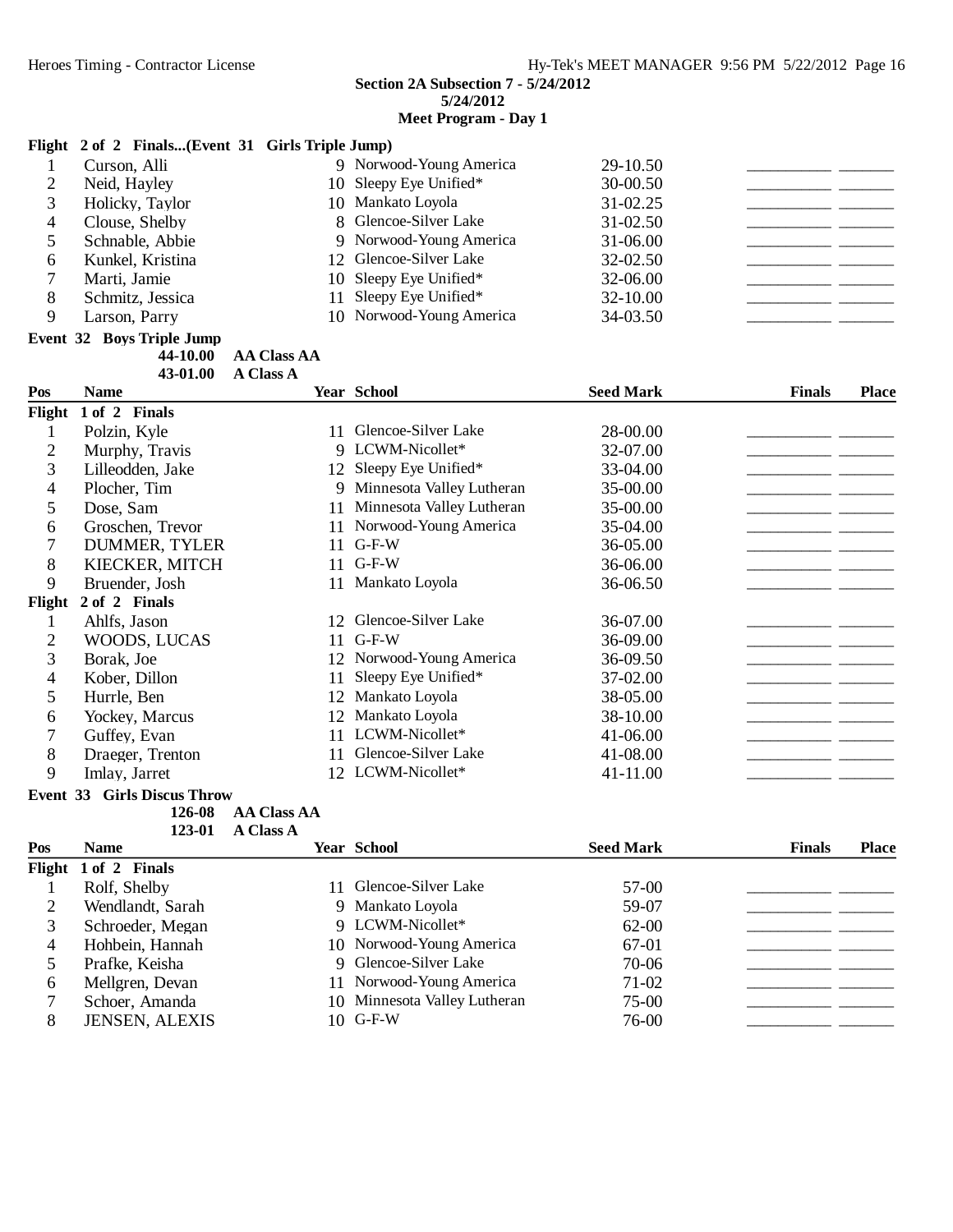# **Meet Program - Day 1**

# **Flight 2 of 2 Finals...(Event 33 Girls Discus Throw)**

| Thiessen, Alayna     |  | 78-10                                                                                                                                                                                          |    |  |
|----------------------|--|------------------------------------------------------------------------------------------------------------------------------------------------------------------------------------------------|----|--|
| Zwaschka, Isabel     |  | 82-05                                                                                                                                                                                          |    |  |
| <b>BECKER, KATIE</b> |  | 84-00                                                                                                                                                                                          |    |  |
| Holicky, Taylor      |  | $97-00$                                                                                                                                                                                        |    |  |
| Hoffman, Annaliese   |  | 100-00                                                                                                                                                                                         |    |  |
| Jo Brinkmann, Sami   |  | 105-03                                                                                                                                                                                         |    |  |
| Ober, Clarissa       |  | 105-05                                                                                                                                                                                         |    |  |
| PLATZ, LEXI          |  | 125-02                                                                                                                                                                                         | A  |  |
| Schroeder, Karina    |  | 133-11                                                                                                                                                                                         | AA |  |
|                      |  | 8 LCWM-Nicollet*<br>7 Mankato Loyola<br>$11$ G-F-W<br>10 Mankato Loyola<br>12 Minnesota Valley Lutheran<br>10 Norwood-Young America<br>11 Glencoe-Silver Lake<br>12 G-F-W<br>12 LCWM-Nicollet* |    |  |

#### **Event 34 Boys Discus Throw**

**156-04 AA Class AA** 149-04 **A Class A** 

| Pos            | <b>Name</b>      |     | Year School               | <b>Seed Mark</b> | <b>Finals</b> | <b>Place</b> |
|----------------|------------------|-----|---------------------------|------------------|---------------|--------------|
| Flight         | 1 of 3 Finals    |     |                           |                  |               |              |
| 1              | Berkner, Cody    | 11  | Sleepy Eye Unified*       | $76-10$          |               |              |
| 2              | Jasso, David     | 8   | Sleepy Eye Unified*       | $90 - 02$        |               |              |
| 3              | Wells, Donovan   | 10  | Sleepy Eye Unified*       | 91-11            |               |              |
| 4              | Verley, Kade     | 10  | Minnesota Valley Lutheran | 92-00            |               |              |
| 5              | Lena, Charlie    | 9   | Mankato Loyola            | $95 - 00$        |               |              |
| Flight         | 2 of 3 Finals    |     |                           |                  |               |              |
| 1              | Kroells, Seth    | 9   | Minnesota Valley Lutheran | 105-00           |               |              |
| $\overline{2}$ | Phillips, Jordan | 10  | Mankato Loyola            | 116-07           |               |              |
| 3              | Grunke, Mark     | 11  | Minnesota Valley Lutheran | 117-00           |               |              |
| 4              | Hesser, Lucas    | 11  | LCWM-Nicollet*            | 117-10           |               |              |
| 5              | Donnay, Tyler    |     | 10 Glencoe-Silver Lake    | 118-10           |               |              |
| 6              | TIMM, DAN        |     | 9 G-F-W                   | 121-00           |               |              |
| 7              | SCHWECKE, MICAH  |     | 10 G-F-W                  | 123-00           |               |              |
| 8              | Ouren, Eric      | 11  | Mankato Loyola            | 123-03           |               |              |
| Flight         | 3 of 3 Finals    |     |                           |                  |               |              |
|                | Tellers, Tyson   | 12  | Norwood-Young America     | 123-07           |               |              |
| $\overline{2}$ | Holbeck, Kyle    | 11. | LCWM-Nicollet*            | 129-08           |               |              |
| 3              | JENSEN, SHAWN    | 11  | $G-F-W$                   | 130-05           |               |              |
| 4              | Muehring, Paul   | 12  | Norwood-Young America     | 130-07           |               |              |
| 5              | Neubarth, Adam   | 12  | Norwood-Young America     | 135-00.50        |               |              |
| 6              | Brinkman, Nolan  | 12  | Glencoe-Silver Lake       | 137-10           |               |              |
| 7              | Zalesky, Nic     | 12  | LCWM-Nicollet*            | 139-08           |               |              |
| 8              | Mizuhata, Tony   | 12  | Glencoe-Silver Lake       | 143-01.75        |               |              |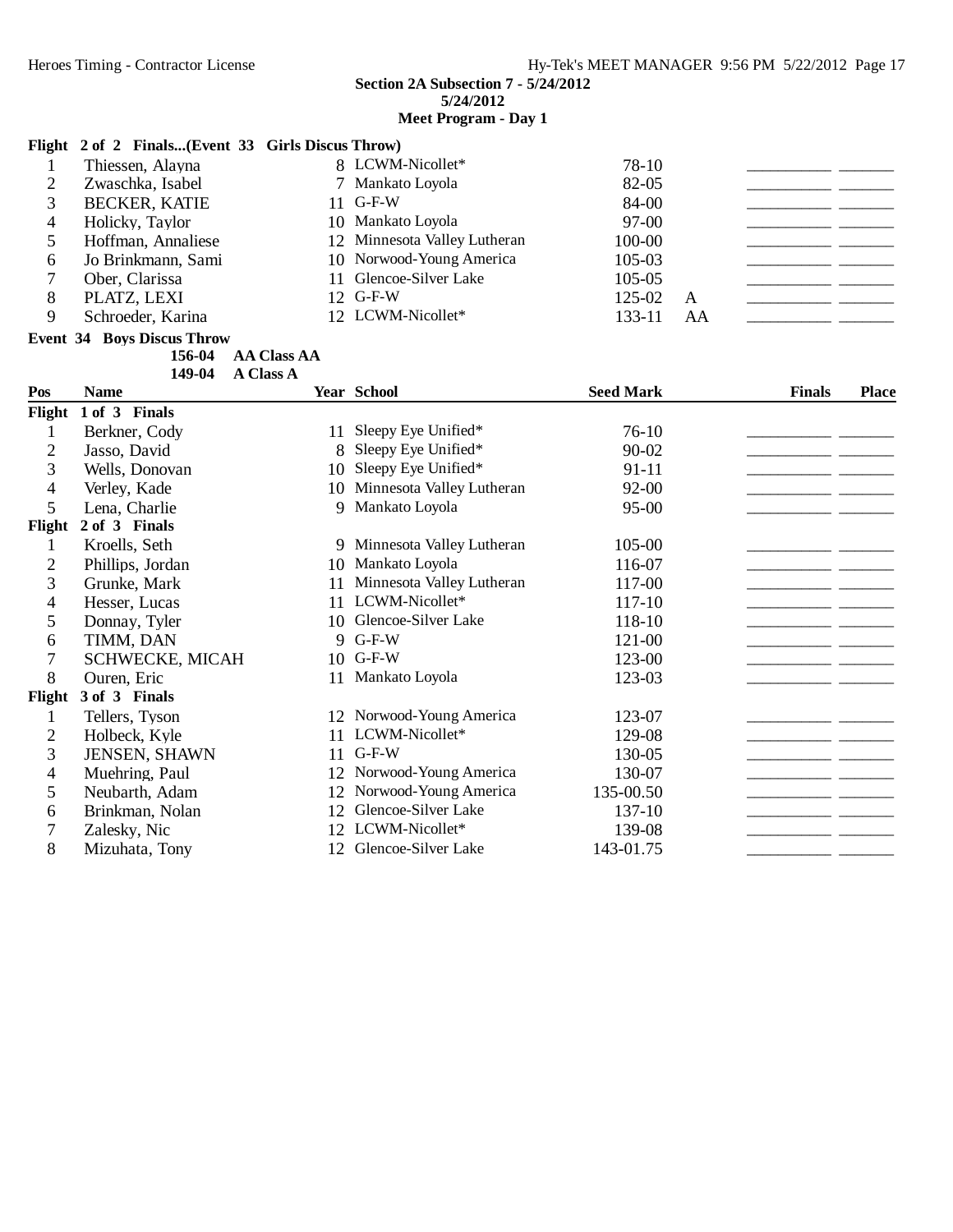## **Event 35 Girls Shot Put**

| 39-03.00 | AA Class AA      |
|----------|------------------|
| 38-09.00 | <b>A Class A</b> |

| Pos    | <b>Name</b>            |    | <b>Year School</b>           | <b>Seed Mark</b> |    | <b>Finals</b> | <b>Place</b> |
|--------|------------------------|----|------------------------------|------------------|----|---------------|--------------|
| Flight | 1 of 2 Finals          |    |                              |                  |    |               |              |
|        | Prafke, Keisha         | 9. | Glencoe-Silver Lake          | 21-05.00         |    |               |              |
| 2      | Meyer, Triah           | 12 | Minnesota Valley Lutheran    | 22-00.00         |    |               |              |
| 3      | Mellgren, Devan        | 11 | Norwood-Young America        | 23-05.00         |    |               |              |
| 4      | Rolf, Shelby           | 11 | Glencoe-Silver Lake          | 23-05.00         |    |               |              |
| 5      | Wendlandt, Sarah       | 9  | Mankato Loyola               | 24-05.00         |    |               |              |
| 6      | <b>BECKER, KATIE</b>   | 11 | $G-F-W$                      | 25-00.00         |    |               |              |
| 7      | <b>SCHMIDT, ASHLEY</b> | 10 | $G-F-W$                      | 26-04.00         |    |               |              |
| 8      | Zwaschka, Isabel       |    | Mankato Loyola               | 26-06.00         |    |               |              |
| 9      | Norman, Megan          |    | 12 Norwood-Young America     | 26-08.50         |    |               |              |
| Flight | 2 of 2 Finals          |    |                              |                  |    |               |              |
|        | Thiessen, Alayna       |    | 8 LCWM-Nicollet*             | 27-01.00         |    |               |              |
| 2      | Weisensel, Rylee       |    | 10 Minnesota Valley Lutheran | 27-08.00         |    |               |              |
| 3      | Schroeder, Megan       |    | 9 LCWM-Nicollet*             | 28-10.00         |    |               |              |
| 4      | Ober, Clarissa         | 11 | Glencoe-Silver Lake          | 29-05.00         |    |               |              |
| 5      | Hoffman, Annaliese     | 12 | Minnesota Valley Lutheran    | 31-06.00         |    |               |              |
| 6      | Holicky, Taylor        | 10 | Mankato Loyola               | 32-10.00         |    |               |              |
|        | Jo Brinkmann, Sami     | 10 | Norwood-Young America        | 36-08.00         |    |               |              |
| 8      | PLATZ, LEXI            | 12 | $G-F-W$                      | 37-08.00         |    |               |              |
| 9      | Schroeder, Karina      | 12 | LCWM-Nicollet*               | 42-00.50         | AA |               |              |

**Event 36 Boys Shot Put**

54-04.00 AA Class AA 51-01.00 A Class A

| Pos    | <b>Name</b>            |    | <b>Year School</b>           | <b>Seed Mark</b> | <b>Finals</b> | <b>Place</b> |
|--------|------------------------|----|------------------------------|------------------|---------------|--------------|
| Flight | 1 of 3 Finals          |    |                              |                  |               |              |
|        | Lantz, Carter          |    | 10 LCWM-Nicollet*            | 29-00.00         |               |              |
| 2      | Berkner, Cody          |    | Sleepy Eye Unified*          | 29-01.00         |               |              |
| 3      | Verley, Kade           | 10 | Minnesota Valley Lutheran    | 31-08.00         |               |              |
| 4      | Kuebler, Jared         | 11 | Sleepy Eye Unified*          | 32-00.00         |               |              |
| 5      | Thofson, Patrick       |    | 8 LCWM-Nicollet*             | 33-08.00         |               |              |
| Flight | 2 of 3 Finals          |    |                              |                  |               |              |
|        | Wells, Donovan         |    | 10 Sleepy Eye Unified*       | 35-11.00         |               |              |
| 2      | Archer, Matt           |    | 9 Mankato Loyola             | 36-05.00         |               |              |
| 3      | Grunke, Mark           |    | 11 Minnesota Valley Lutheran | 36-06.00         |               |              |
| 4      | TIMM, DAN              |    | 9 G-F-W                      | 36-08.00         |               |              |
| 5      | <b>JENSEN, SHAWN</b>   |    | 11 G-F-W                     | 37-07.00         |               |              |
| 6      | Phillips, Jordan       | 10 | Mankato Loyola               | 38-10.00         |               |              |
|        | Newbloom, Sam          |    | 11 Norwood-Young America     | 39-03.00         |               |              |
| 8      | <b>SCHWECKE, MICAH</b> |    | 10 G-F-W                     | 39-08.00         |               |              |